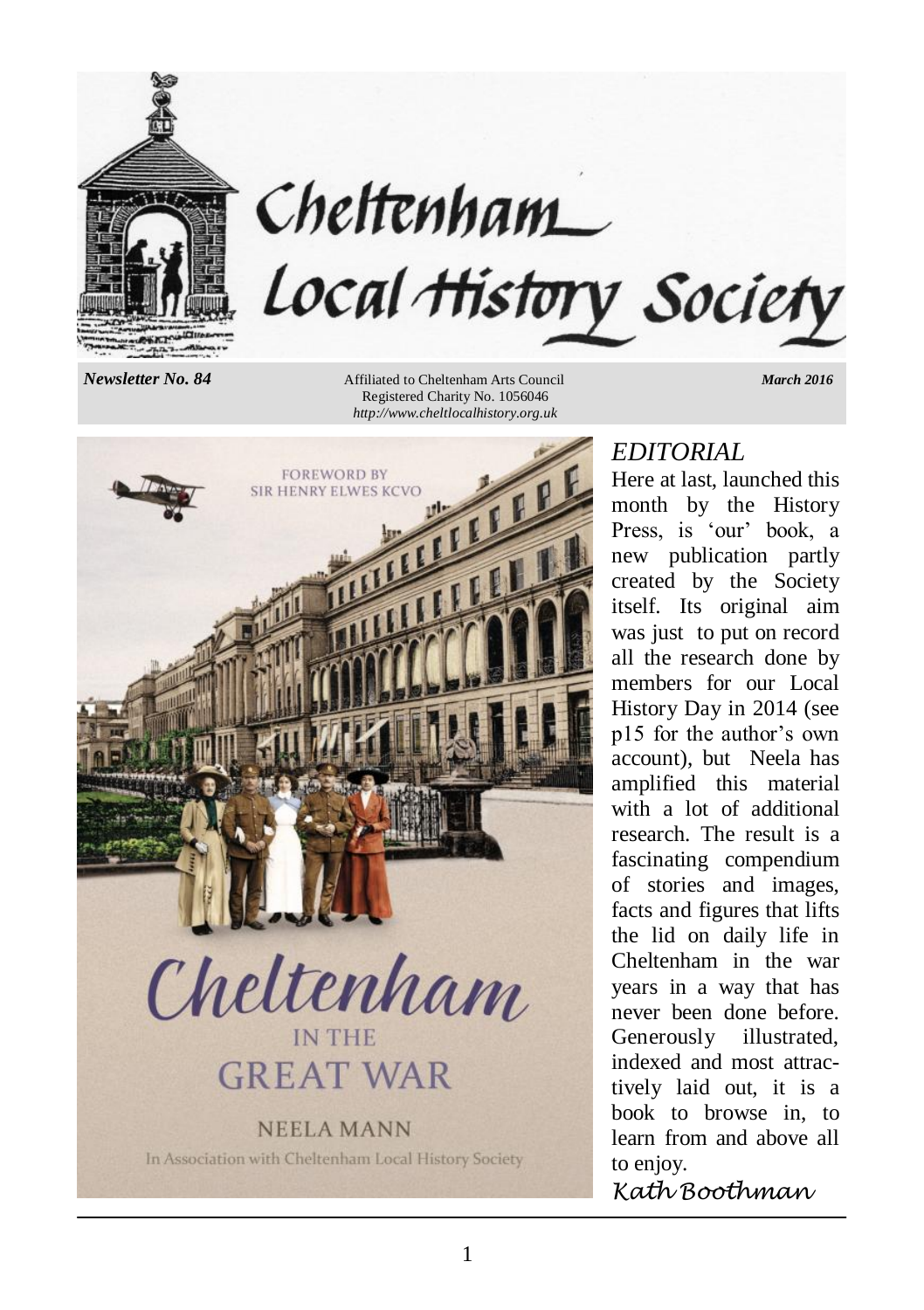For CONTENTS please see the back cover.

# ANNUAL GENERAL MEETING

The Society's Annual General Meeting will be held on Tuesday 17th May in the Council Chamber, Municipal Offices, Promenade, Cheltenham at 7.30 pm prompt. (**See Agenda enclosed with this Newsletter**—**please bring this with you to the meeting. Copies of the minutes of last year's AGM will be available on the door.)** The Mayor, as President of the Society, will chair the meeting and give a short address.

### Election of Officers and Committee 2016-17

Officers and committee members (as listed in the 2015 AGM Minutes) will resign in accordance with the Society's constitution, although they can be re-elected if they so wish. Nominations are invited for Chairman, Secretary and Treasurer and for committee members. If you would like to nominate someone or be nominated yourself, either for one of these posts or as a committee member, please contact the Secretary Chris Conoley (e-mail chris.conoley@ btopenworld.com) or phone 01452 700428 for a nomination form.

After the AGM business is concluded there will be a talk by **Gwilym Davies**  entitled **Folk Music of Gloucestershire.**

# SUMMER VISITS

You are invited to take part in the following visits with the Society. **IN ALL CASES PLEASE COMPLETE AND RETURN THE SLIP ENCLOSED WITH THIS NEWSLETTER WITH YOUR PAYMENT AND A STAMPED ADDRESSED ENVELOPE. There will be a priority booking period for members only until 13th April and, as places are limited on these visits, you are advised to book early to be sure of getting a place**. If you wish to bring a non-member as a guest, please indicate this on the slip when booking your own place. If there is any availability after 13th April, places will be offered to nonmembers in order of application. **If you find that you cannot attend a visit for which you have booked, please inform Sue Brown (01242 231837) or another committee member of your cancellation, so that someone else may have the opportunity to take your place.** If you don't let us know that you cannot attend, we shall expect you to pay the cost.

#### *Wednesday 10th August leaving at 9.30 am from Royal Well, returning at 4.45 pm* **ROSS-ON-WYE and KILPECK CHURCH**

After a journey of about one hour the visit begins with coffee/tea and biscuits at the Royal Hotel, Ross-on-Wye (included). The party will then be divided into two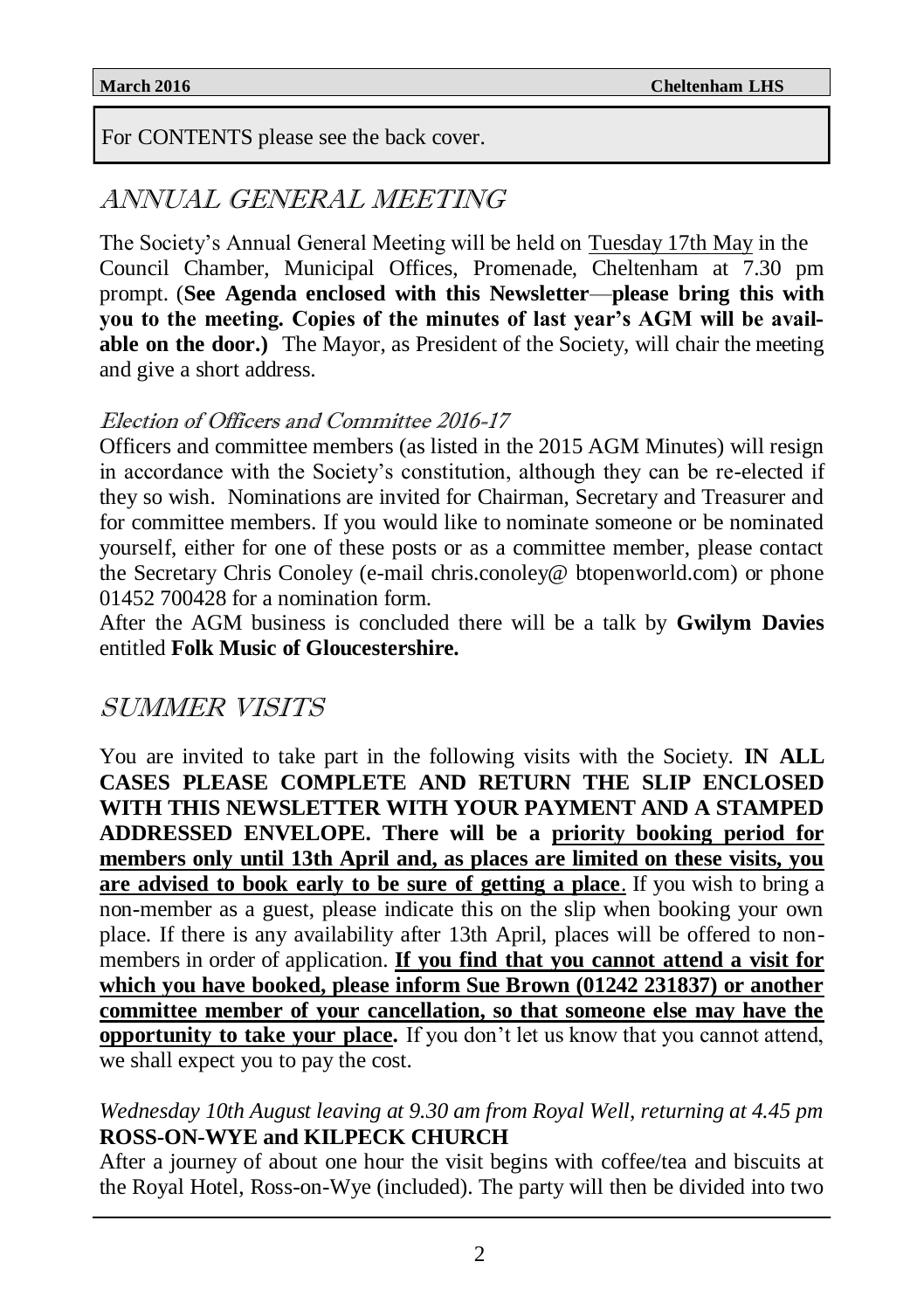groups for a guided tour of the historic little market town of Ross, led by Heather

Hurley, chair of the Ross Civic Society and Mary Sinclair -Powell, who was formerly in charge of the Ross Heritage Centre. Ross-on-Wye (population about 10,000) occupies a spectacular position on sandstone cliffs overlooking the Wye. The Royal Hotel, where the walk begins, is set high up and was built partly to enhance the town's skyline. The town centre has narrow streets lined with handsome red-brick and timber houses, with the tall spire of St Peter's church soaring above. From 12.30 to 1.30 pm there will be a break for lunch (not included) after which we will depart for Kilpeck. The church of St Mary and St David at Kilpeck was built around 1140 and Corbel at Kilpeck showing is famous for its wealth of Norman carvings in the local



a hound and a hare

hard red sandstone. These, all original and remarkably well preserved, predominantly depict animals, birds and mythical creatures. The south door is particularly richly decorated. The churchwarden James Bailey will give us an introductory talk on the church and its carvings. After the visit refreshments will be available at the Kilpeck Inn (not included). Note that the Inn will serve a cream tea at £5 per head if pre-ordered—see booking form.

#### *Wednesday 8th June at 6.30 pm and Wednesday 29th June at 6.30 pm* **Victorian Cheltenham walk**

An early evening walk, led by Adrian Barlow, exploring the architectural evolution of residential Cheltenham south of Montpellier. There will be a particular focus on the introduction of both serious and bizarre Gothic architecture around Aban Court and Christ Church Road. The walk will start and finish outside The Tivoli, Andover Road, where there is free parking adjacent to the pub.

#### *Wednesday 13th July at 2.00pm*

#### **Cirencester walk**

Groups of 12 will be led by members of the Cirencester Civic Society, each group looking at the general theme of the town's history and how what we can see today fits into that story. The emphasis will vary, and it would be possible for groups to ask for a focus on, for example, the Civil War or more recent history. The walk will finish about 3.30 pm at a teashop recommended by the guides.

#### **Travel**

**Buses** from Cheltenham: Stagecoach 51 leaves the Promenade at 13.10 pm and arrives Cirencester Market Place at 13.51 pm. There is a return bus leaving from the Corn Hall, Cirencester Market Place, at 16.21 pm, arriving at the Promenade at 17.02 pm.

**Car parks** in Cirencester: the Forum Car Park (GL7 1FN) or the Beeches Car Park (GL7 1BN), which is cheaper but 10 minutes' walk away.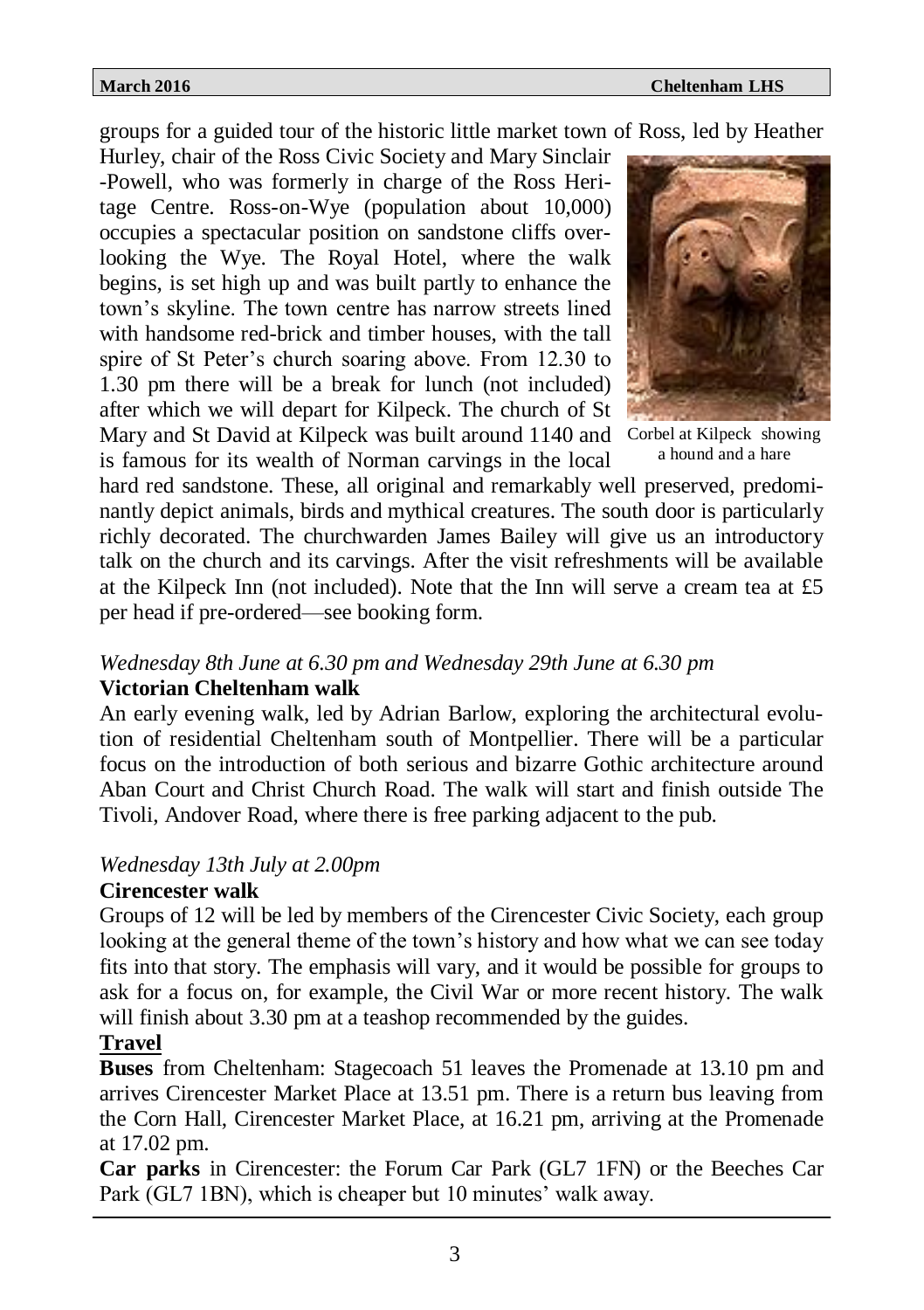EVENING LECTURE PROGRAMME 2016-17

Meetings start at 7.30 pm in the Council Chamber, Municipal Offices, Promenade Visitors pay £2.

*Tuesday 20th September:* **James Rendell—H H Martyn** *Tuesday 18th October:* **Jane Adams—Healing with Water: Cheltenham Spa in the National Context, 1800-1960** *Tuesday 15th November:* **Rose Hewlett—Living on the Edge: Communities along the Upper Severn Estuary** *Tuesday 13th December:* **Steven Blake—Pittville after Pitt** *Tuesday 24th January 2017:* **Research and Display Evening** *Tuesday 21st February 2017:* **Adrian Barlow—Stained Glass in Cheltenham** *Tuesday 21st March 2017:* **Alec Hamilton—Coates Carter: a Late Flourishing of the Arts & Crafts** *Tuesday 25th April 2017:* **Jan Broadway—Georgian Nurseries in Gloucestershire** *Tuesday 23rd May 2017:* **AGM** followed by **John Dixon—Beguiling Barbara Cartland: 'Stranger in our Midst'**

# MORNING LECTURES 2016-17

Morning lectures will take place at St Luke's Hall, St Luke's Place, Cheltenham. A donation of £2 from all attending these lectures is appreciated. Tea/coffee and biscuits are served (no charge) from 10.00 am. Lectures start at 10.30 am. All welcome. Parking at the Hall is for disabled only—please contact Chris Conoley (01242 700428) if you wish to reserve a space.

#### *Tuesday 4th October:*

**Angela Panrucker—The Story of Sudeley Castle**

*Tuesday 1st November:*

**Paul Scott and/or Allen Miller— The History of the Cheltenham Playhouse, 1806-2016**

*Tuesday 4th April 2017:* **John Chandler—Cheltenham's History in Black and White**

Reminder...

### **MORNING LECTURE**

*Tuesday 5th April, 10.00 am for 10.30 am at St Luke's Hall, Cheltenham*

#### **Tim Jordan—The Cotswold House**

*The 2016 CLHS Journal will be available for collection at this meeting.*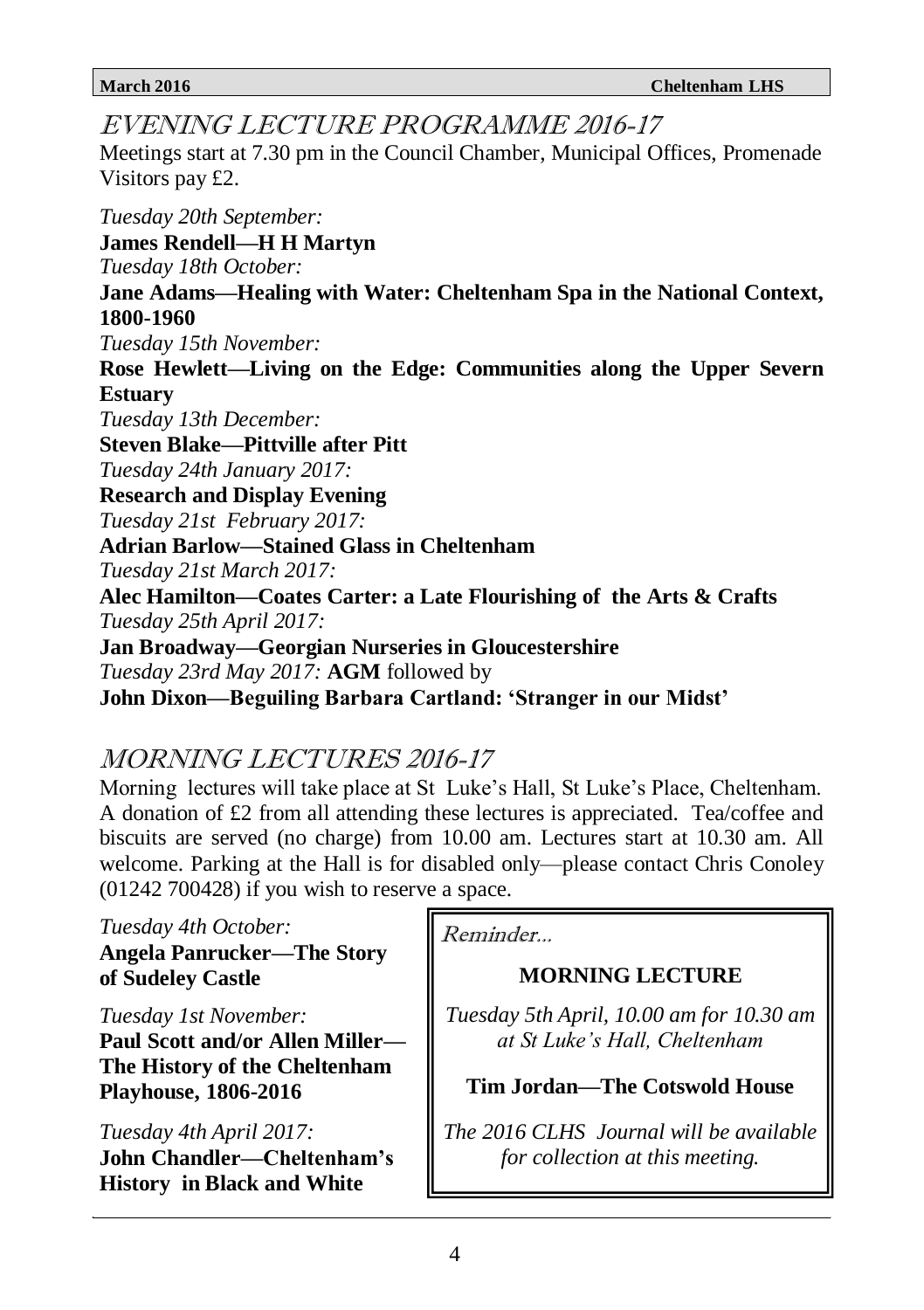# FOR YOUR DIARY

### **Leckhampton Local History Society**

www.llhs.org.uk Note new venue: Meetings are normally held at Glebe Cottages, Church Road, Leckhampton (next to the churchyard ), at 7.30 pm Admission £2 for visitors.

*Wednesday 16th March at St Philip's and St James' Church:* **Neela Mann—Cheltenham Life in the Great War** *Wednesday 20th April:* **Aylwin Sampson—Roman Cotswolds** *Wednesday 18th May:* **AGM** followed by **Adrian Barlow—Cheltenham's Victorian Architecture**

### **Prestbury Local History Society**

www.prestburyhistory.com Meetings are held at Prestbury Women's Institute Hall (corner of Bouncers Lane/ Prestbury Road), starting at 7.30 pm unless otherwise stated. Guests pay  $\pounds$ .

*Monday 4th April:*

**Lynda Hodges—Trouble at Church** *Monday 25th April:* **David Jones—Our Thatched Heritage** *Monday 23rd May at 7.00 pm at the church:* **Lynda Hodges—The History of St Mary's Church** *Monday 27th June:* **Village History Walk (**details to be announced)

#### **Churchdown Local History Society**

Meetings are held on the second Thursday of every month at the Community Centre, Parton Road, Churchdown, starting at 7.30 p.m. Visitors pay £3.

*Thursday 14th April :* **Pete Sullivan—Bishop Hooper, a Gloucester Martyr**

#### **Bristol and Gloucestershire Archaeological Society**

www.bgas.org.uk Meetings are held at the Friends' Meeting House, Greyfriars, Gloucester. Talks start at 7.30 pm. Visitors pay £1. *Wednesday 16th March :* **Dr Jan Broadway—J C Wheeler's of Gloucester: the History of a Commercial Nursery, 1750-1974**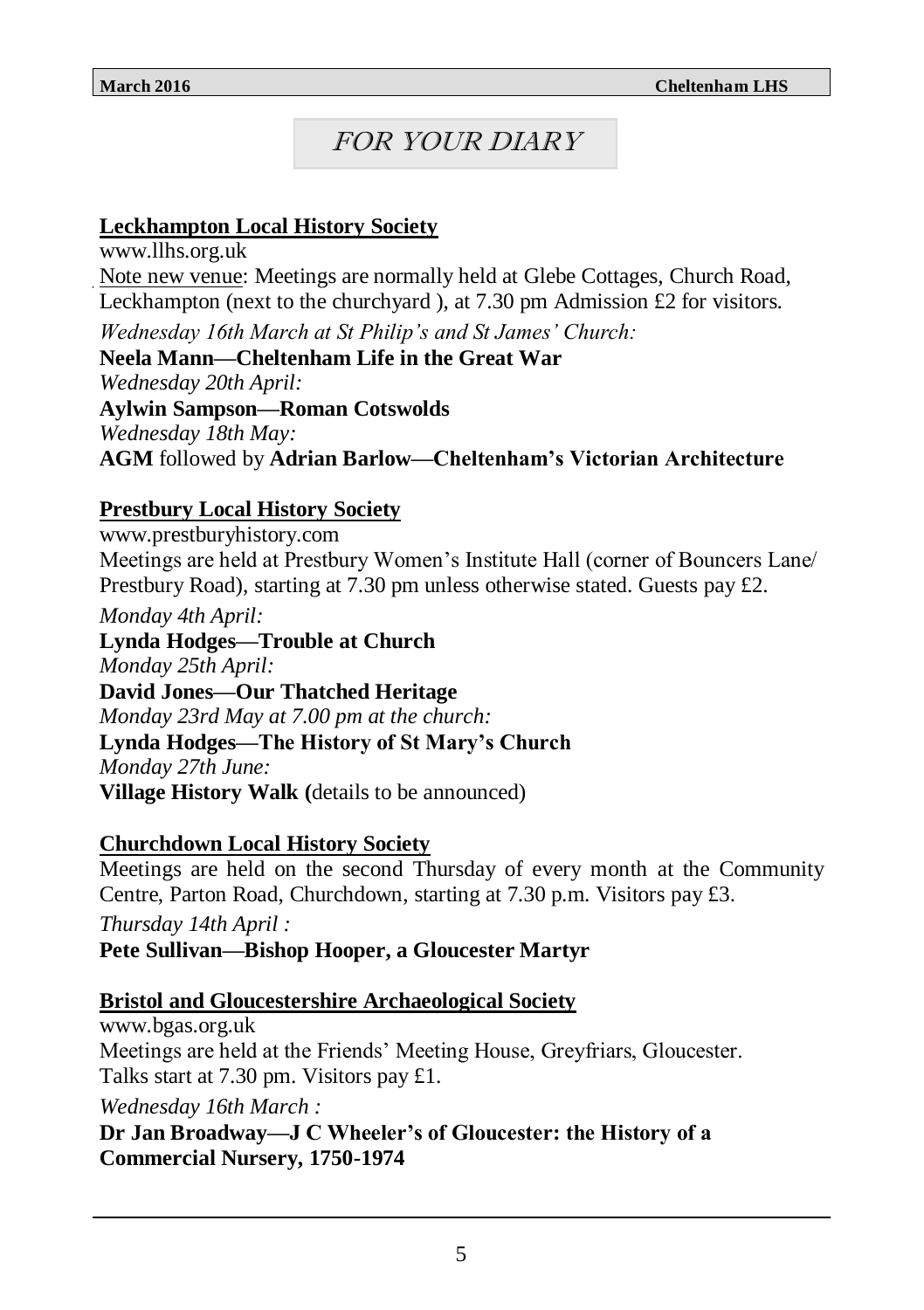### **Charlton Kings Local History Society**

www.charltonkings.org.uk All meetings are held at the Baptist Church, Church Street, starting at 7.30 pm.

*Tuesday 22nd March:*

**Dr Nicholas Humphris—Recent Developments at Chedworth Roman Villa** *Tuesday 26th April:*

**Julia Sargent—The History of Sandford Lido** *Tuesday 24th May:*

#### **Peter Grainger—Kings House, Charlton Kings**

#### **Swindon Village Society**

Meetings are held at Swindon Village Hall at 7.30 pm unless otherwise stated. Non-members pay £2 (but no charge for the Bird and Nature walk).

*Wednesday 16th March:*

**Peter Petrie—Gloucester Cathedral through the Ages**

*Saturday 16th April:*

**Bird and Nature walk—meet in Swindon Village Hall car park at 9.30 am.** *Wednesday 18th May:*

#### **David Walton—The Arts and Crafts Movement**

*Wednesday 15th June:*

**Garden Visit** (destination not yet confirmed) - M**eet at Swindon Village Hall at 7.00 pm.**

#### **Gotherington and Area Local History Society**

Meetings are held in Gotherington Village Hall, starting at 8.00 pm. Visitors are welcome, £2 per meeting.

*Tuesday 22nd March :*

**Andrew Armstrong—Recent Archaeological Discoveries in Gloucestershire** *Tuesday 26th April:*

#### **Sue Honore—DNA**

*Tuesday 24th May:*

**John Dixon—The Neglected history of Boat Building in Tewkesbury**

### **FUND RAISING EVENTS FOR VCH CHELTENHAM VOLUME 15**

**Two dates for your diaries – please support this very worthwhile venture:**

John Chandler – Coffee morning and talk –  $19<sup>th</sup>$  April Anne Strathie – Afternoon Tea and Talk –  $26<sup>th</sup>$  May Please see enclosed flyer for more details and booking form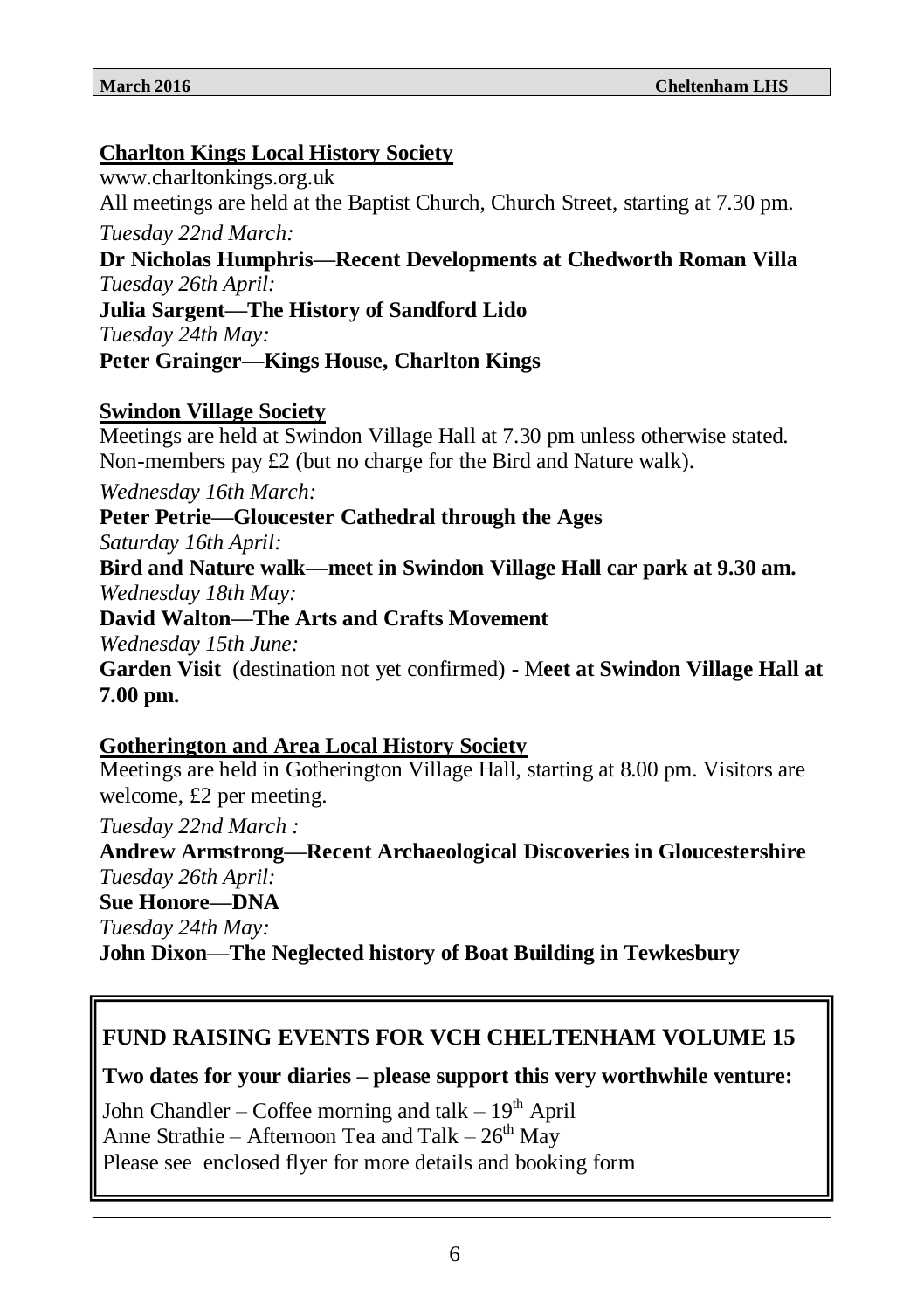### REVIEWS

The morning lecture at St Luke's on November 3rd was by **Aylwin Sampson**, who under the rather misleading title **Ramblings of a Blockhead** gave us a lucid, wide-ranging and magnificently illustrated account of his life as an artist and writer over the past seventy years. He explained the title by quoting Samuel Johnson, who had said that no-one but a blockhead wrote except for money. Aylwin thought the same applied to drawing, which however was very rewarding whether it paid well or not. Born in Tonbridge, he had grown up in Bromley and Lincolnshire and studied at Durham University on an RAF scholarship. He had been a member of the university air squadron and after the war worked in air-sea rescue in Northumberland and then in the Air Ministry in London. When he was de-mobbed he took a 4-year printing course in Nottingham. His grandfather was a master printer and he had had a 'John Bull' printing set as a child, but had found his way into real print by drawing pictures for the school magazine. Then he had learned to integrate pictures with text by producing books of his own, such as a guide to Brittany with lithographs and a series of church histories on the Romney Marsh area with illustrations done on scraperboard. Sometimes for these small booklets he did the text in calligraphy, which was cheaper than typesetting. While teaching in Southampton and later in Taunton he thought of small publishing projects to do with local history and persuaded booksellers to take them. These initiatives set the pattern for much of his subsequent career. At Aberystwyth University he did a series of 32-page booklets on Welsh towns, and enjoyed exploring the area to find material. This led to other commissions. When he came to Gloucestershire he was soon involved in producing tourist material for the Holst Museum, Gloucester cathedral and the Three Choirs Festival and found many more opportunities to get involved with local history. A rich avenue for investigation opened up when a lady asked him to collaborate on some illustrated mini-histories of public houses, each pub paying for its own publication. John Drinkwater, features editor of the *Echo*, let him do a series on buildings called 'Seen by Sampson', which ran to 320 issues. A publisher reproduced 90 of these, then another 90, in book form. He collaborated with Steven Blake on a guide to Cheltenham which was to have been part of Harrap's Companion Guide series, but the promoter went bankrupt and they published it themselves, using Aylwin's illustrations, and sold it in aid of the Sue Ryder Home. It raised £11,000. He next devised a book of walks in the Cotswolds, sold through hotels and tourist offices, which proved, as he said 'a good little enterprise', and was followed by many more. One was a series on cathedral closes, which was seen by a publisher at the London Book Fair and led to commissions for books on Somerset, cricket grounds, racecourses and rowing clubs, all involving much enjoyable travel and research. In Cheltenham too he had written books and given talks on places of interest such as The Park and the Queen's Hotel. All along, he said, it had just been a matter of having ideas and seizing opportunities. Perhaps so, but the astonishing range of his achievements left his audience deeply impressed.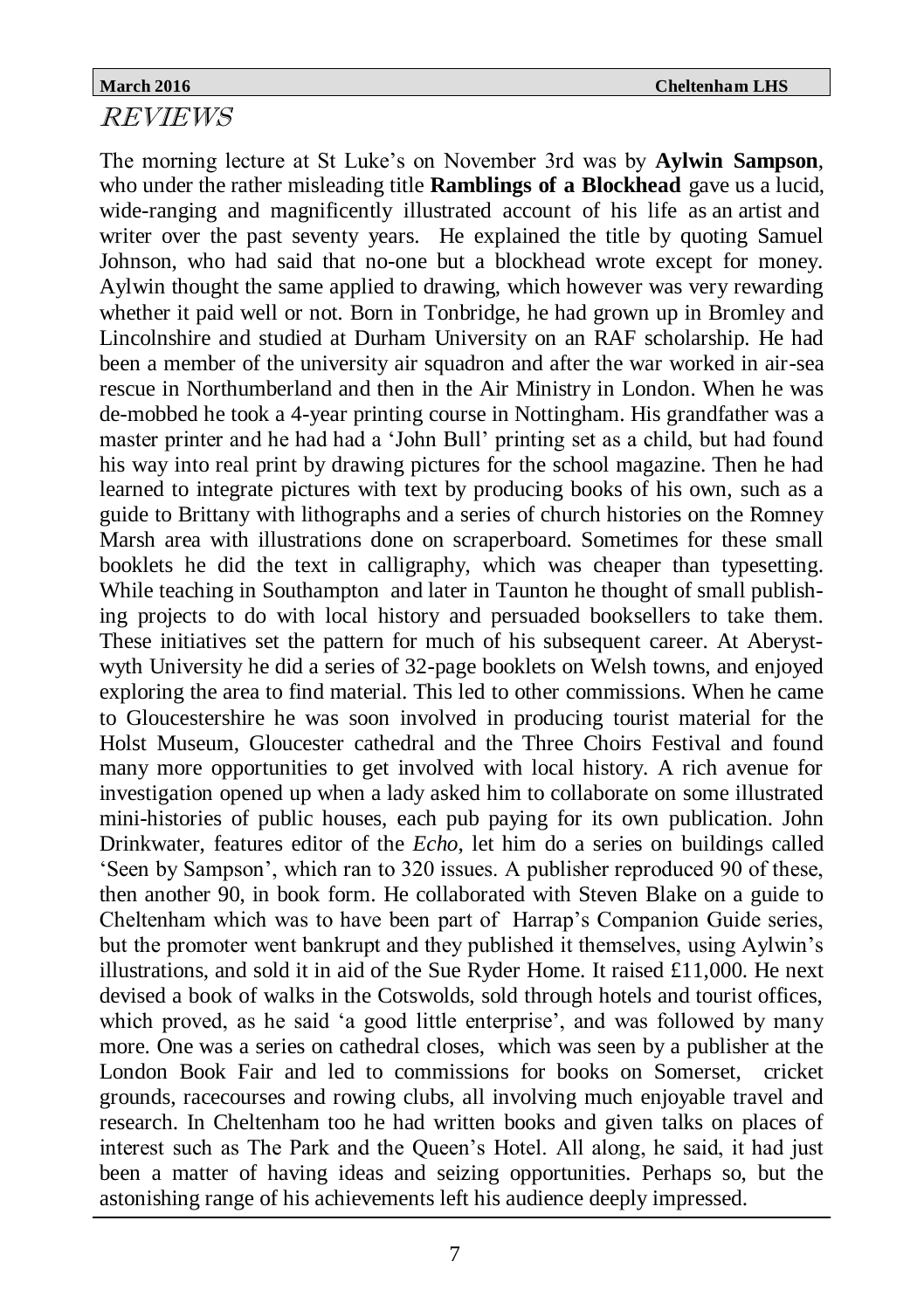On November 17th our speaker was **Ray Wilson**, secretary of the Gloucestershire Association for Industrial Archaeology, who took as his topic **The Mills of the River Chelt**. He said Pigott's Directory for 1830 stated that the Chelt had 'more flour mills in four miles than any other stream its size in the kingdom', yet it is a tiny river. He showed an outline map of it with mills marked at about 12 main sites, six of them within the area of modern Cheltenham. On a map of Dowdeswell he pointed out that the source of the Chelt was a spring in Dowdeswell Wood, while another spring nearby formed a tributary. Over the reservoir, which had not been used for drinking water since World War II, there had once been a railway viaduct, demolished in the 1960s. He traced the course of the Chelt from Charlton Kings, near the site of the Charlton Mill, across Cox's Meadow to Sandford Mill, and via College Road and Bath Road to Rodney Road, where it disappeared underground. Much more of the river is culverted now than in earlier

days. It emerged again near Waitrose, crossed Gloucester Road and ran out towards Boddington and eventually to its confluence with the Severn. Turning to types of mill, he commented that mills had been around for thousands of years and some good engineering had gone into them. One of the better designs was the overshot wheel, which could be 69% efficient, whereas undershot wheels were only ever about 20% efficient. The head of water available depended very much on the terrain. Sometimes a leat (an artificial channel) was created to



An overshot wheel

improve the flow, and sometimes a bypass was needed to allow excess pressure to be relieved. He showed a cutaway drawing of a mill, illustrating how the 'feed' put in at the top reached the millstones. These were made of millstone grit, a hard sandstone, the upper one smooth and the lower one 'dressed' with a pattern of lines which had to be re-cut from time to time by an itinerant mill-dresser. The GSIA was interested in studying what remained of the mills on the Chelt, most of which were very old but had ceased to function by 1900. There was nothing to see now at Dowdeswell or Charlton. At Sandford the Chelt still ran into a leat, but the mill had been replaced by houses. Barrett's Mill in the town centre had been converted to steam in its later days and had been a pottery in the 1960s but was now a house. Upper Alstone Mill had disappeared under the Waitrose petrol station; at Lower Alstone the buildings survived but there were proposals to build flats on the site. Arle Mill had been where the Big Yellow storage facility now stands. At Withy Bridge the mill and its works had been restored but the river had been channelled away from it. Boddington still had two mills, one now a workshop and the other a house. There had been a complex system of watercourses there, as also at Norton Mill by the A38, where there was still a building with machinery inside. He admired the people who had built and worked the mills and thought the heritage they had left deserved more study. The audience, asking many interested questions at the end, evidently agreed.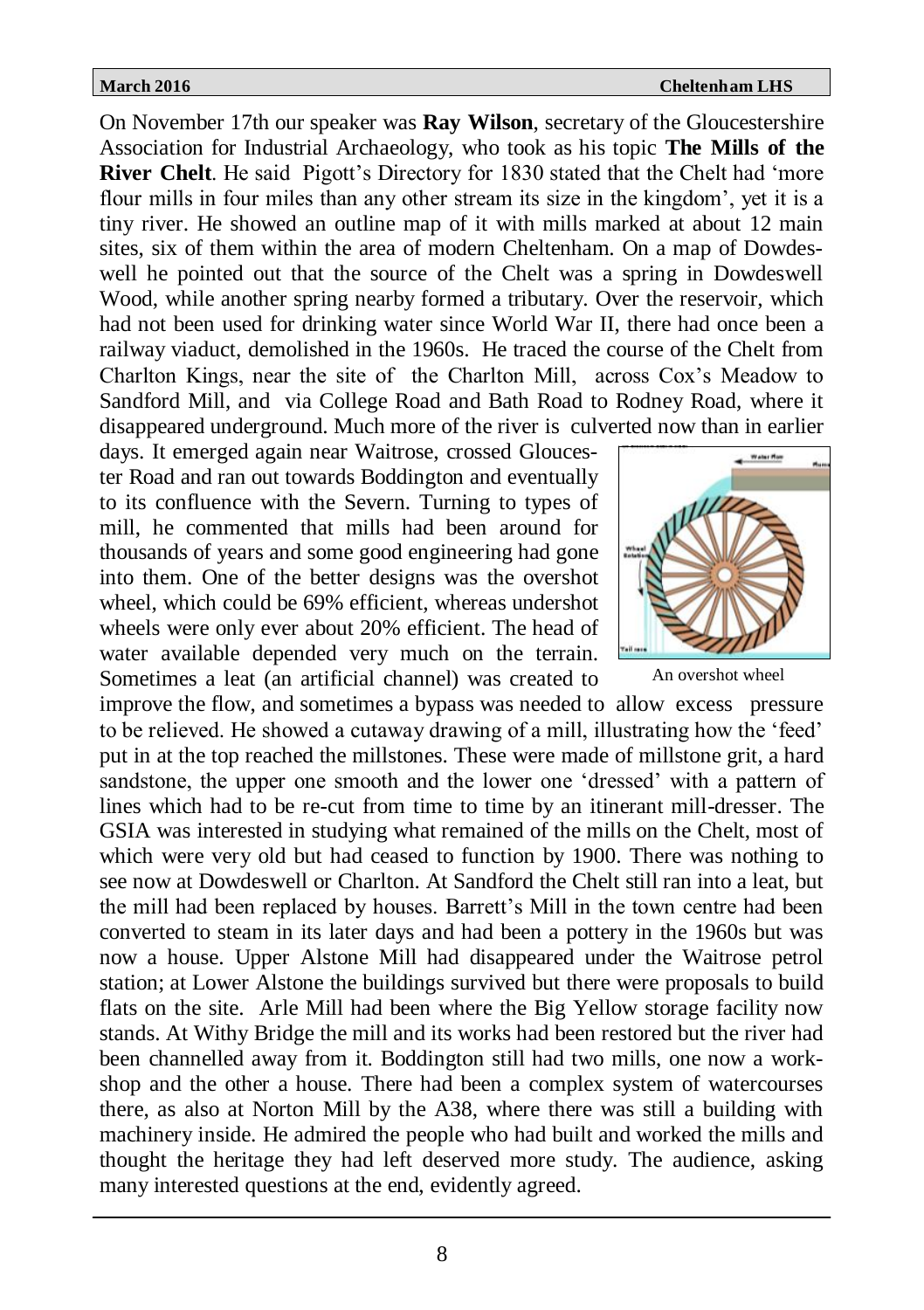**Ian Hollingsbee's** talk on December 8th was called **Inside the Wire**, the title of his book published in 2014. He said a visit to Colditz on a battlefield tour had prompted him to wonder what life as a POW was like for lower ranks (as opposed to officers) and for German and Italian prisoners. During the war it had been Churchill's policy to ship many German POWs to the United States and Canada rather than keep them here, but after the war they had been brought back and kept doing useful work until 1948. There had been numerous camps in Gloucestershire. Camp 61 near Coleford, which started as a tented camp, housed 482 Italians, most of whom were sent out to farms for eight hours a day in working parties. An aerial photo of the camp showed a monument built by the Italians, part of which had been salvaged by the descendants of one of them after the camp was abandoned and eventually demolished. As at Coleford, the Italian POWs at Newent camp were later replaced by Germans. In 1946 the Germans there took part in a local church concert and people were encouraged to invite them for Christmas, which many did. The camp at Highnam had been a searchlight station and then accommodation for factory workers bombed out of their own homes, before German POWs were brought in. Camp 37 at Sudeley Castle was built by Italians, who enjoyed more freedom as time went by. He played a recording of the popular wartime ditty 'Mairzy doats and dozy doats'.

In 1944 Austrian POWs arrived at Sudeley, followed later by over 1000 Germans transferred from other camps. The camp closed in January 1948. Ian showed a picture of German POWs with American guards at Moreton-in-Marsh, and a suicide note by one of them, a reluctant SS officer who had hated the Nazis and feared he might be sent to Nuremberg. The camp at Brockworth, occupied by Italians until 1946, is still remembered by local boys (now old men) who used to climb into the camp to visit the prisoners. Camp 157 at Bourton-on-the-Hill had six compounds accommodating different batches of POWs. It had been run by the Americans originally, then by the British. He showed a sketch and some photos of Springhill, camp 185, which had been used as a clearing station after D-Day in 1944 when 2000 prisoners arrived, including Poles from a part of Poland that was then German. After the war it became a resettlement camp for Polish refugees. Northway camp at Ashchurch had been run by the Americans with black and white POWs segregated, to the disapproval of local people. After Italy surrendered to the Allies in 1943 some camps, such as Swindon Village, Churchdown and Hempstead, formed Italian POWs into working companies (known as Coys) organised along the same lines as the British Pioneer Corps. These men, like German POWs who worked, were paid and could take their earnings home when they were repatriated. The Nissen huts at Northwick Park, once a German POW hospital, have become a trading estate. Finally, there was a camp at Leckhampton Court from 1939 to 1946 (well researched by Society member Eric Miller) which had been used after 1945 for a mixed population of Germans, Belgians and others. In response to questions at the end Ian said there were camps all over Britain, but little had survived because no effort had been made to preserve them once they were no longer needed.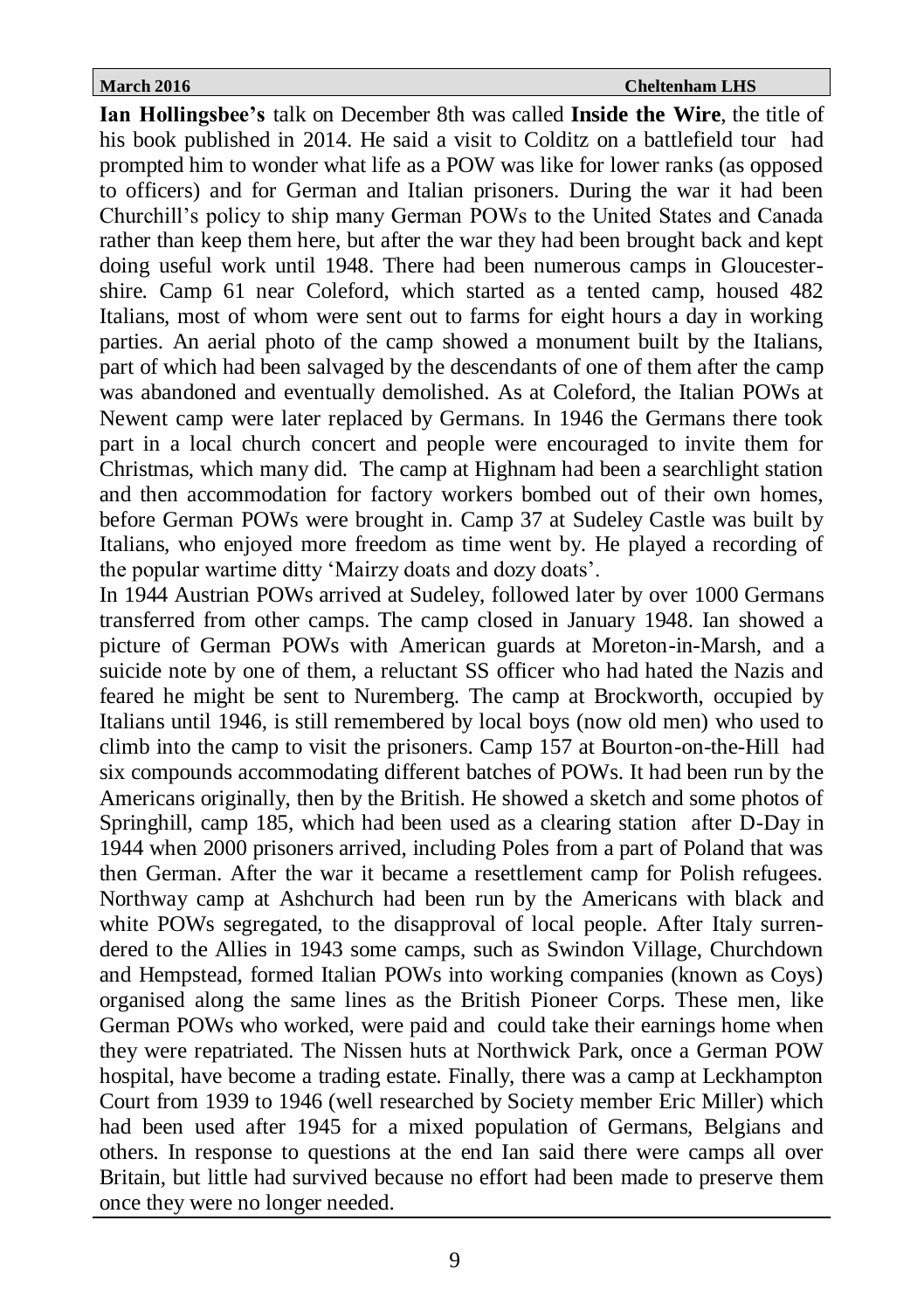# Research and Display Evening

The Society's annual social evening, held on 19th January, was well-attended as usual. This year we were not able to use the Sherbourne Room, but both the

Council Chamber and the Pittville Room held a number of displays, and others were set up in the lobby area. The main item in the Pittville Room was the display about immigration and the growth of Cheltenham that had been prepared for the Local History Day last October. The themes of the other displays included Cheltenham South Town website development, the project to refurbish the Minster alleyways, the Leckhampton hill riots, immigra-



tion and emigration to and from Leckhampton, Cheltenham soldiers who died in World War II, the first policewomen in Gloucestershire and a display by Joyce



Gwyneth Rattle and Chris Lance selling raffle tickets

Cummings telling the story of her grandfather. David Elder had a stall to promote and sell his books. In the lobby Neela Mann exhibited some of the source material used in her new book *Cheltenham in the Great War* and took orders for copies, while Sally Self showed items and information relating to the Cheltenham VCH project. The VCH editor John Chandler was also present to help publicise the project.

As usual, drinks and snacks were served in the Cambray Room, and a raffle was held in aid of the Mayor's charities, which this year are Maggie's Centre in Cheltenham and Cotswold Riding for the Disabled. It raised £138.

 *Photos courtesy of Jill Waller*

**MICROFICHE READERS FOR SALE** – surplus to Society's requirements.

Following on from the successful completion of the St Mary's Parish Register project, we are proposing to dispose of two microfiche readers. Price £20 or near offer.

Contact Sally Self 01242 243714 or email journal.clhs@btinternet.com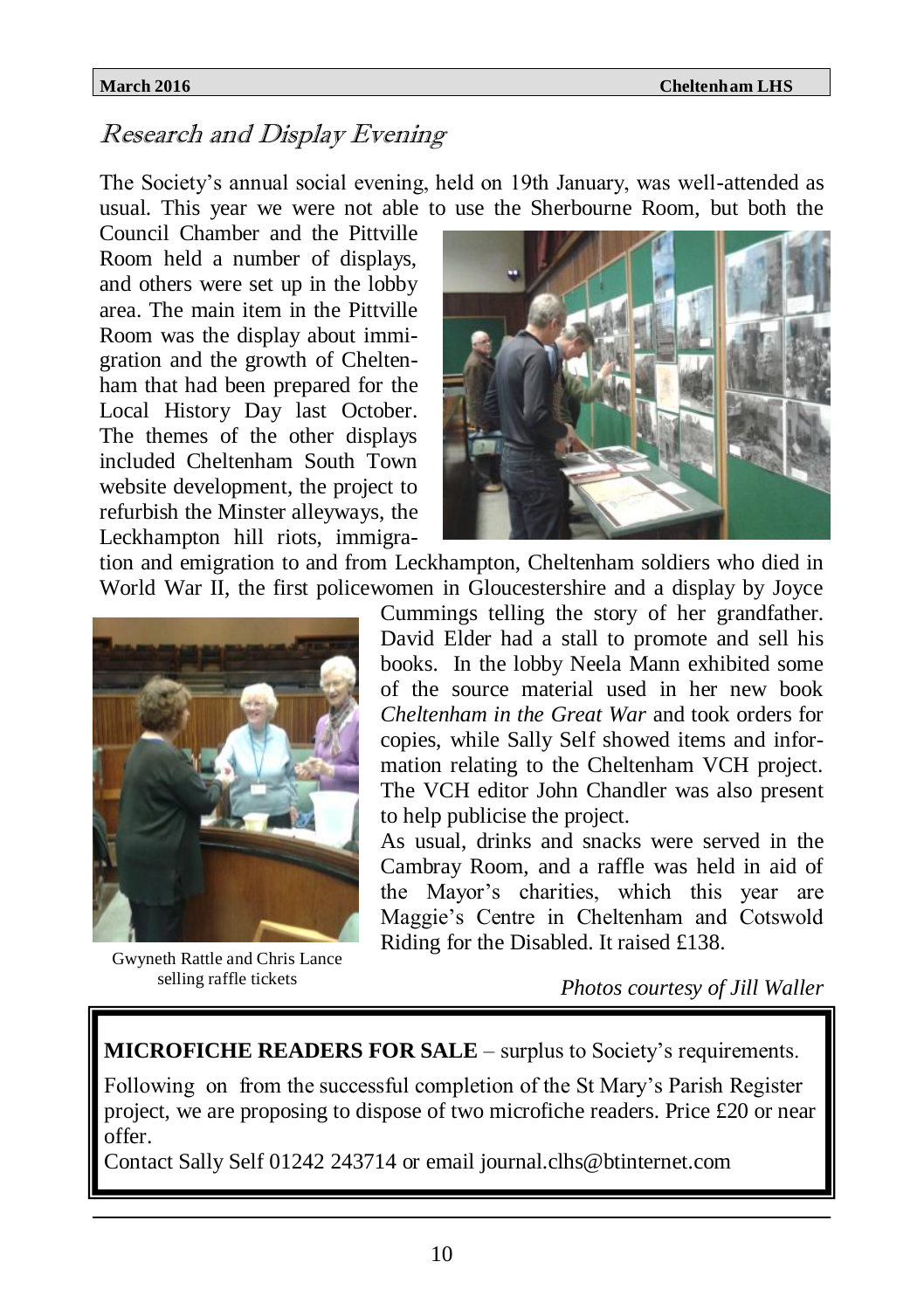**Paul Barnett's** talk on February 16th, entitled **Port to Port: the Gloucester to Sharpness Canal,** was defined as a pictorial journey, and it was indeed built around a remarkable collection of pictures old and new. Paul described how, in the course of researching the canal's history by talking to local people in pubs, he had met a man, one Maurice Freeman, who had about 130 photographic plates taken in August 1955. He had been allowed to use these, and had taken photos of his own to go with them, matching the locations as closely as possible. Begun in the late 18th century, the canal had eventually opened in 1827. There had been a plan to extend it to Berkeley to allow produce from the Berkeley estate to be shipped out, but the geology of the area made that idea unfeasible. A large dock complex with a railway link evolved at Sharpness where larger vessels could

come in for repair and cargoes could be transshipped. This large cargo-handling capacity, which included giant steam cranes, had had strategic value in both World Wars. As with nearly all the pictures, the 1955 scenes were much busier than the modern ones. At Sharpness there had been several warehouses and a dock village for workers, but most of this had been demolished, only the north warehouse



The main dock at Sharpness

surviving, together with an Art Deco concrete silo. At one time great quantities of coal from the Forest of Dean had passed through the port; now the main export was scrap metal. A railway bridge had become a road bridge and there was a marina for leisure craft where ships had once docked.

Moving northwards up the canal he drew attention to the largest ships' graveyard in the country at Purton, where from 1909 old vessels ('hulks') were grounded to form a tidal erosion barrier reinforcing the strip of land between the canal and the River Severn. He showed examples of bridges designed to open for the passage of larger vessels, a single-span swing bridge and a two-part cantilever bridge that needed two people to operate it. At Frampton part of a factory building survived where chocolate crumb had been made to be taken by barge up to Bournville. Further up was the junction with the now disused Stroudwater Navigation, and beyond that, near Quedgeley, an old timber yard formerly supplying wood to the match factories in Gloucester. Another old photo showed a dry dock, once a free facility for canal users but now privately owned. Just outside Gloucester there had been a warehouse stocked with peanuts, destined to be crushed for oil, and the Gloucester Wagon Works where railway stock was built. Gloucester dock had existed since 1812. He showed its original entrance from the river and some of the many warehouses, long since converted or demolished. It was still a partly a working dock, but as on the canal the picture had changed dramatically since 1955. At the end of this hugely informative and rather nostalgic talk someone asked about the economic value of the canal. Paul said the import trade it carried had made it very profitable until the 1960s, but now it was used almost entirely for leisure. As for the 1955 photos, they were to go to Gloucester Folk Museum.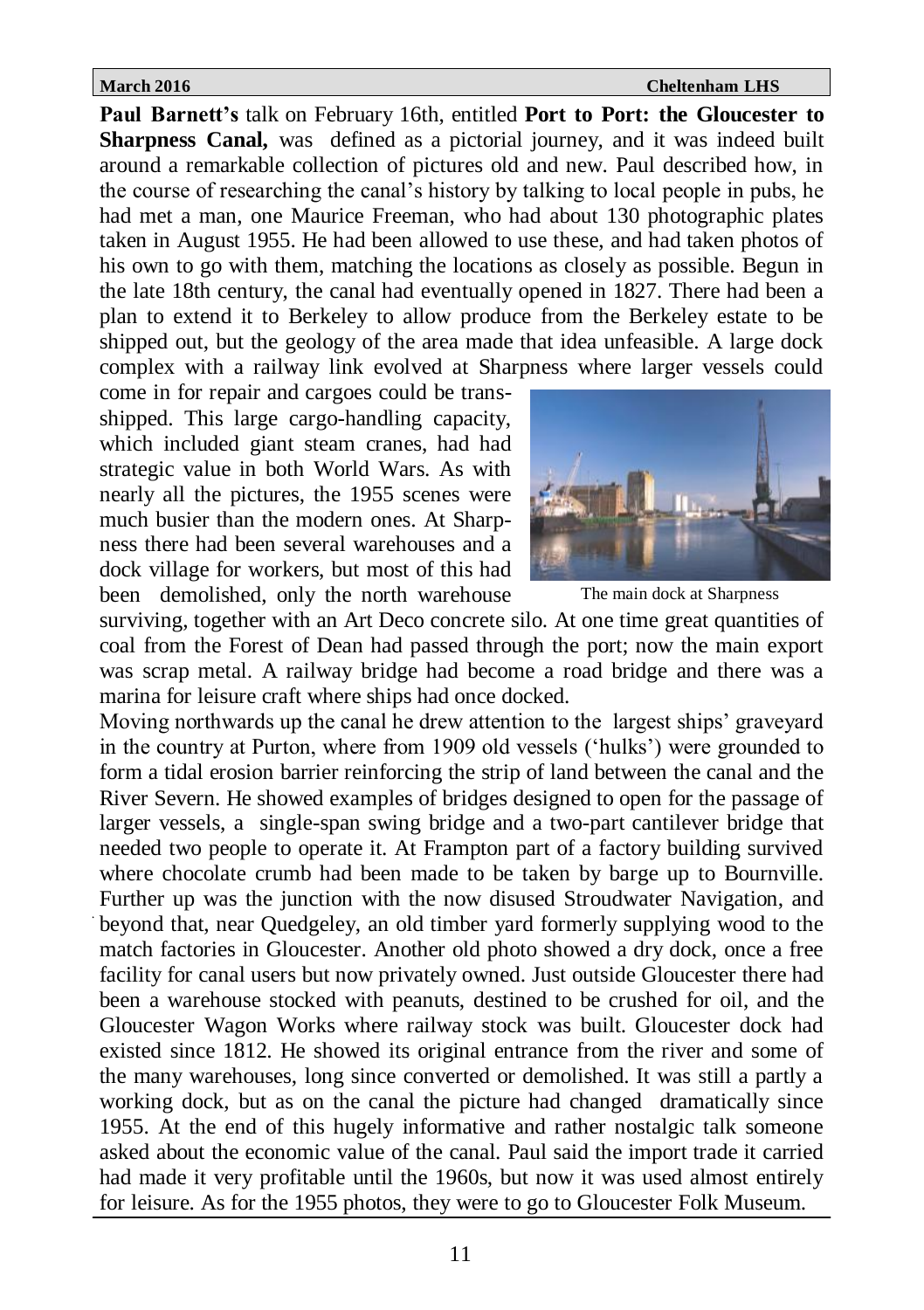#### **March 2016 Cheltenham LHS** FEATURE

# **Decorative Stones in the Church of St. Gregory, Cheltenham**

The Catholic Parish church of St Gregory the Great, located in St James Square, was designed by Charles Francis Hansom and built between 1854 and 1877 in the Gothic Revival Decorative style. The first phase of building (1854-1862) cost £7,812 but by completion in 1877 the cost had risen to just under £20,000. Additional adornment using polished stone continued until 1975.

The church of St Gregory has twenty two different decorative stones and these embellish the altars, floors, furniture, monuments, screens and walls (see the table opposite); only Christ Church has more. In geological terms, these stones comprise a granite, three serpentines, four marbles and fourteen sedimentary rocks. Four unpolished building stones are also seen in this church, namely, *blue Forest*, *Bath*, *Syreford cream*, and *white Mansfield.*

The palette of polished stone used by Hansom and added to by later architects came from Italy, France, Belgium, Portugal, England, Ireland and Scotland . The most abundant stones are brownish-white *English alabaster*, green *Connemara*, *Belgian red*, red and green *Lizard serpentine* and the white *Carrara* marbles *statuario* and greyish *ordinario* (also called *Sicilian*). Hansom decorated the interior using short colonnettes in contrast to the soaring shafts of granite in the nave of All Saints and of red and green serpentine in the choir and sanctuary of Christ Church.

The table opposite is based partly on data compiled by Joanna Vials (2013) and shows the chronology of installation and the kinds of marble used over a period of 170 years. Such detail is not commonly available for our churches.

# *Dennis Jackson*





Fig. 1 High Altar Fig. 2 Forward Altar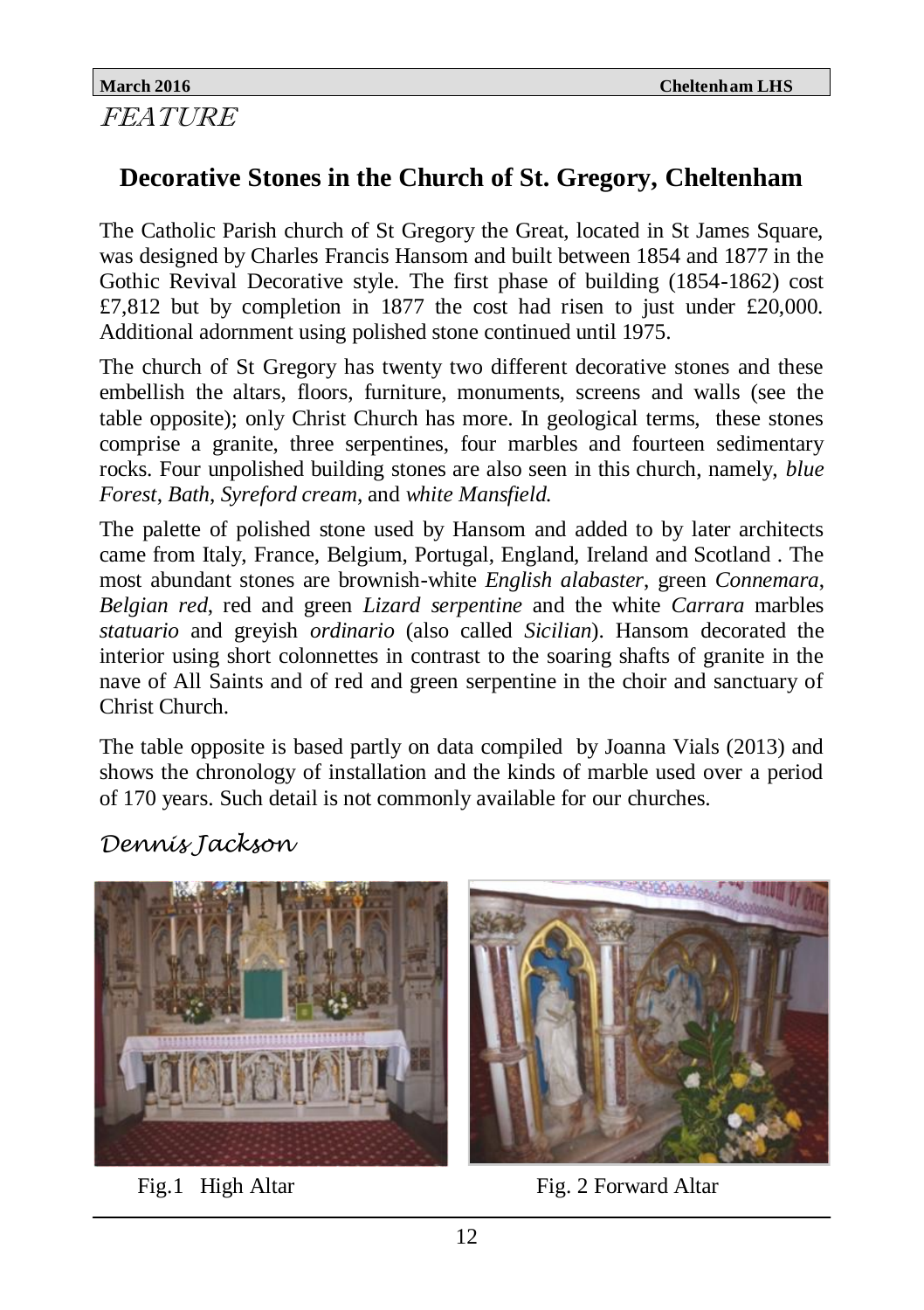| <b>DATES</b> | <b>FURNITURE</b>                                                                          | <b>DECORATIVE STONES INCLUDE</b>                                                                                              |
|--------------|-------------------------------------------------------------------------------------------|-------------------------------------------------------------------------------------------------------------------------------|
| 1857         | High altar (Fig. 1)                                                                       | Connemara, Lizard serpentine,<br>Carrara ordinario, English alabaster,<br>Petitor fossil                                      |
| 1857         | Sacristy                                                                                  | Belgian red, Carrara statuario                                                                                                |
| 1857         | Lady Chapel                                                                               | Belgian red, Connemara, Carrara<br>ordinario                                                                                  |
| 1864-71      | West door                                                                                 | Peterhead granite                                                                                                             |
| 1874-75      | Statue of the Sacred Heart of Jesus                                                       | Belgian red, Lizard serpentine                                                                                                |
| 1874-75      | Statue of St Joseph and child Jesus                                                       | Connemara, Lizard serpentine                                                                                                  |
| 1877         | Statue of the Virgin and child Jesus                                                      | Belgian red, Lizard serpentine, English<br>alabaster, Connemara                                                               |
| 1877         | Church consecrated                                                                        |                                                                                                                               |
| 1879         | Forward altar (Fig.2) installed in St<br>Paul's Convent (moved to St Gregory<br>in $1975$ |                                                                                                                               |
| 1880s        | St Benedict's Chapel (Fig. 3)                                                             | Cork red, Belgian red, Lizard<br>serpentine                                                                                   |
| 1880s        | Sepulchre (Fig. 4)                                                                        | Draycott breccia, English alabaster,<br>Belgian red, rouge griotte de Belge                                                   |
| 1880s        | Holy water stoup                                                                          | English alabaster, Lizard serpentine                                                                                          |
| 1880s        | Statue of Our Lady of Lourdes, and<br>tiled floor                                         | Verde d'Aosta, English alabaster,<br>jaune de Var                                                                             |
| 1894         | <b>Statue of St Peter</b>                                                                 | Carrara ordinario, Cihique noir, white<br>Mansfield                                                                           |
| 1921         | Two screens in chancel                                                                    | English alabaster, Belgian red                                                                                                |
| 1954         | Statue of St Thérèse                                                                      | Carrara calacata, giallo di Siena                                                                                             |
| 1975         | Forward altar                                                                             | Carrara statuario, Belgian red, gris<br>rose, Spanish broccatello, English<br>alabaster, Lizard serpentine (painted<br>white) |
| 2011         | Tabernacle stripped of white paint                                                        | Lizard serpentine revealed                                                                                                    |



Fig.3 St Benedict's Chapel

> Fig.4 Sepulchre

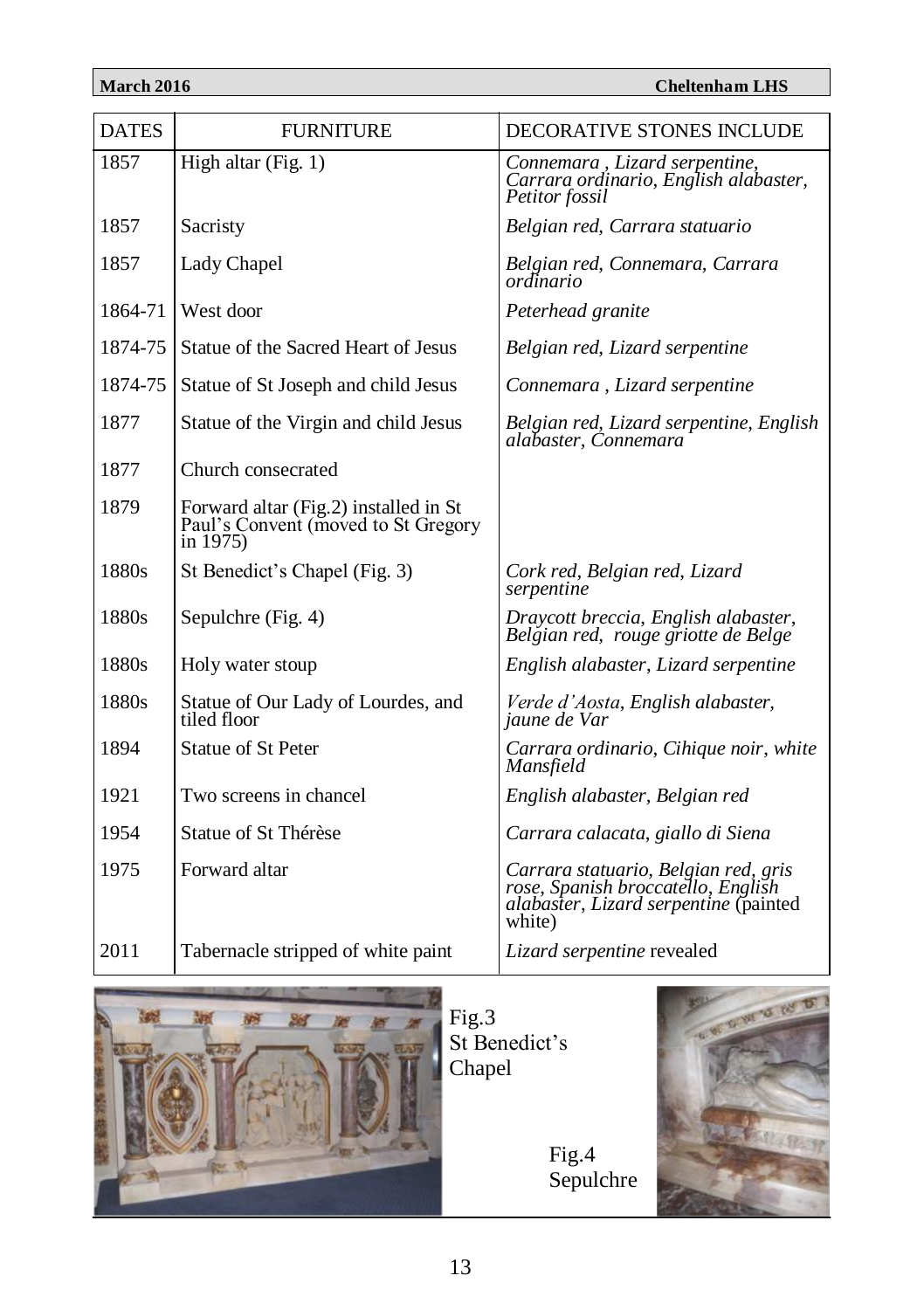# SOCIETY NEWS

New Members A warm welcome is extended to the following: Elizabeth Bennett Mr Chris Vidler John and Tegwen Minett Mr W E Smith Jonathan Comber Alan and Lesley Cottle David Drinkwater Alastair Graham

### VCH News

The last few months have seen many developments in Cheltenham and the county. The Archive volunteers have now, in total, catalogued 167 boxes, to the benefit of VCH research and the Archives, as



each document is listed on the VCH Academy and the Archives database. A second group of volunteers, recruited in October, bringing the total to 22, has joined us and is working at the Library or at home, extracting information from all the extant Cheltenham newspapers from 1809 to 1855.

Alex Craven, contributing editor for Cheltenham, is hard at work writing an outline of the town's history from 1750 to 1852, under the VCH headings of topography and boundaries, local government, political, economic, religious, social and cultural. This will form the first draft, into which further information, as it becomes available, can be added.

A new editor, Francis Boorman, has been appointed for Cirencester, to continue the work started by Beth Hartland and Antonia Catchpole. In South Gloucestershire, the VCH 'short' for Yate has been published and has received a very positive reception. Copies are available from me or from James Hodsdon.

Further enquiries are welcome, and especially any donations or standing orders. *Sally Self*



#### **Mick Kippin**

Members may have read in the *Echo* in January about the departure of CLHS member and retired soldier Mick Kippin to become a Chelsea Pensioner. He was given a warm send-off by MP Alex Chalk and the then Mayor Councillor Duncan Smith at a function in the mayor's parlour, and received a certificate of appreciation for his

10 years' service as standard bearer for the local Aden Veterans Association. Mick said at the time that he felt a little apprehensive, but was excited at the prospect of living in a community and making new friends. We hope that by now he is well settled and enjoying his new life at the Royal Hospital, Chelsea.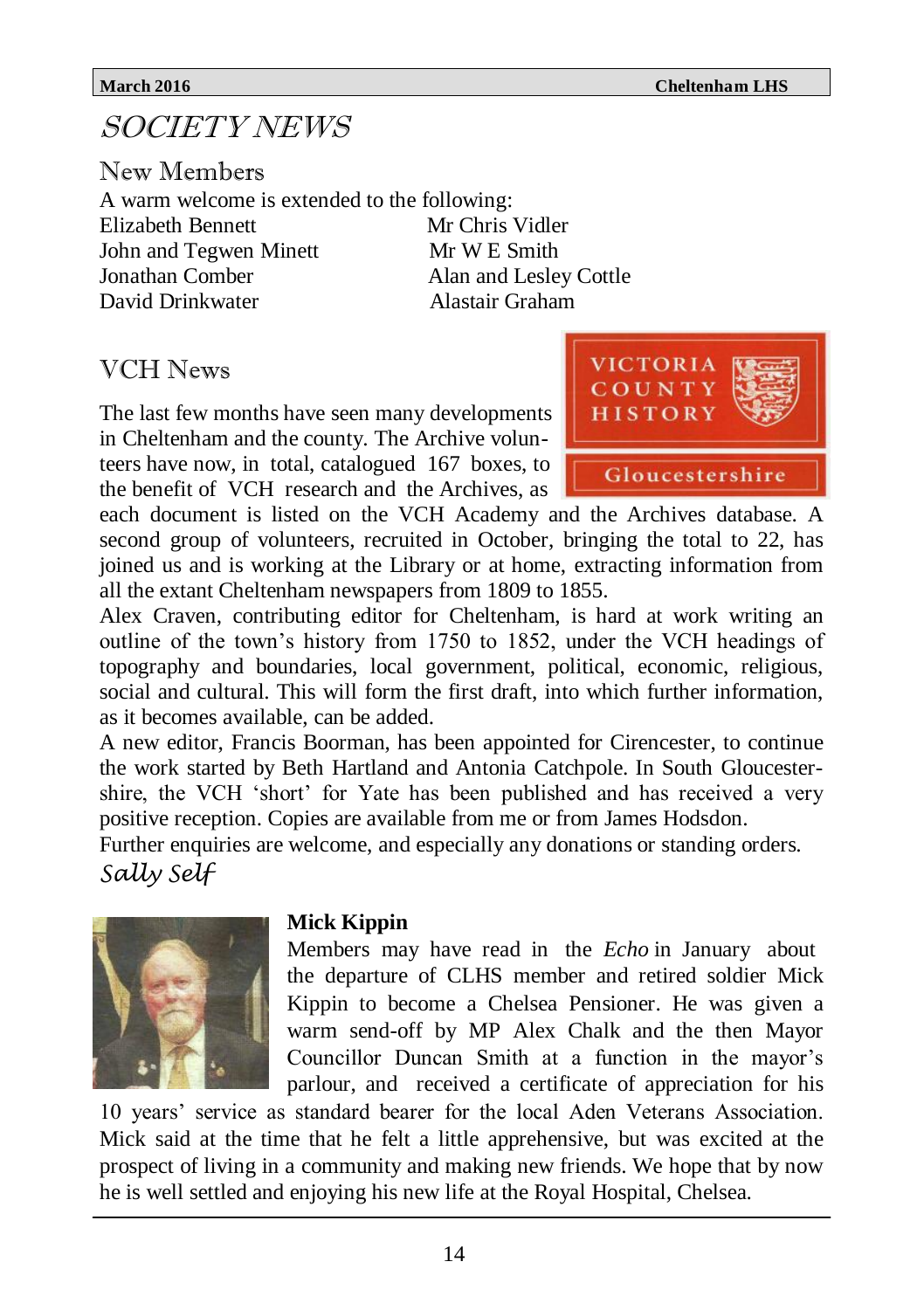# *Cheltenham in the Great War* **– the Story behind the Book**

Sometimes a throw-away comment may lead to a series of events. At a Society committee meeting in October 2013 the theme of the Society's biennial history day was under discussion and someone asked: what did we know about life in Cheltenham between 1914 and1919? Virtually nothing, was the reply. A team of six members began to research that gap in our knowledge from many sources. In July 2014 a big exhibition was held at St. Matthew's Church to display just a part of what had been discovered. At our invitation, Matilda Richards, Senior Commissioning Editor of The History Press, came to see it and was sufficiently impressed to commission this book with myself as author.

Then the work really started. It was necessary to trawl through almost every local newspaper covering the war period. This mammoth task paid dividends. Letters published in the *Echo* helped to highlight the social issues of the day. Shirkers and soldiers, servants and shopping were common topics. Other recurrent themes were Belgians and bullets. Cheltenham was not slow in helping Belgian refugees, but housing them could cause controversy. 'Bullets' relates to the setting up of



November 1914: roast meats being delivered to the 9th Battalion of the Glosters

the town's first small munitions industry– the precursor of the vast National Filling Factory No. 5 at Quedgeley which later employed nearly 1,000 Cheltenham women. On 10th November 1914 Cheltonians must have gasped at the newspaper headline 'The Invasion of Cheltenham'. It referred to the arrival of 2,700 soldiers to be billeted in 21 empty properties in Lansdown. Cheltenham

hastily prepared for the influx and church committees got together to lay on a soldiers' welcome at the Rotunda. By the end of the war Cheltenham had billeted around 11,000 soldiers. The whole town mobilised to give time and resources to the war effort. Schools were disrupted to make room for VAD hospitals, of which Cheltenham had eight eventually. In the latter part of the war the concerns centred on food shortages, which resulted in meatless meals in restaurants, the removal of sugar bowls from cafés and ultimately rationing. Communal War Kitchens were set up—the first 'take-aways'— under the slogan 'Economy not Charity'.

The book charts Cheltenham's story from the day before war is declared to the day after the Armistice is signed. Full of anecdote and incident, it depicts life on the home front for people at all social levels. Remarkable personalities emerge, and there is plenty of humour. There are also 82 photographs to enhance the stories.

All proceeds from the book go to the Society, which has a limited number of copies on sale at £10 each (shop price £14.99). To reserve a copy send a cheque plus £2.50 for postage and packing to Neela Mann, Orchard House, 338 Old Bath Road, Cheltenham GL53 9AF or ring 01242 238920.

*Neela Mann*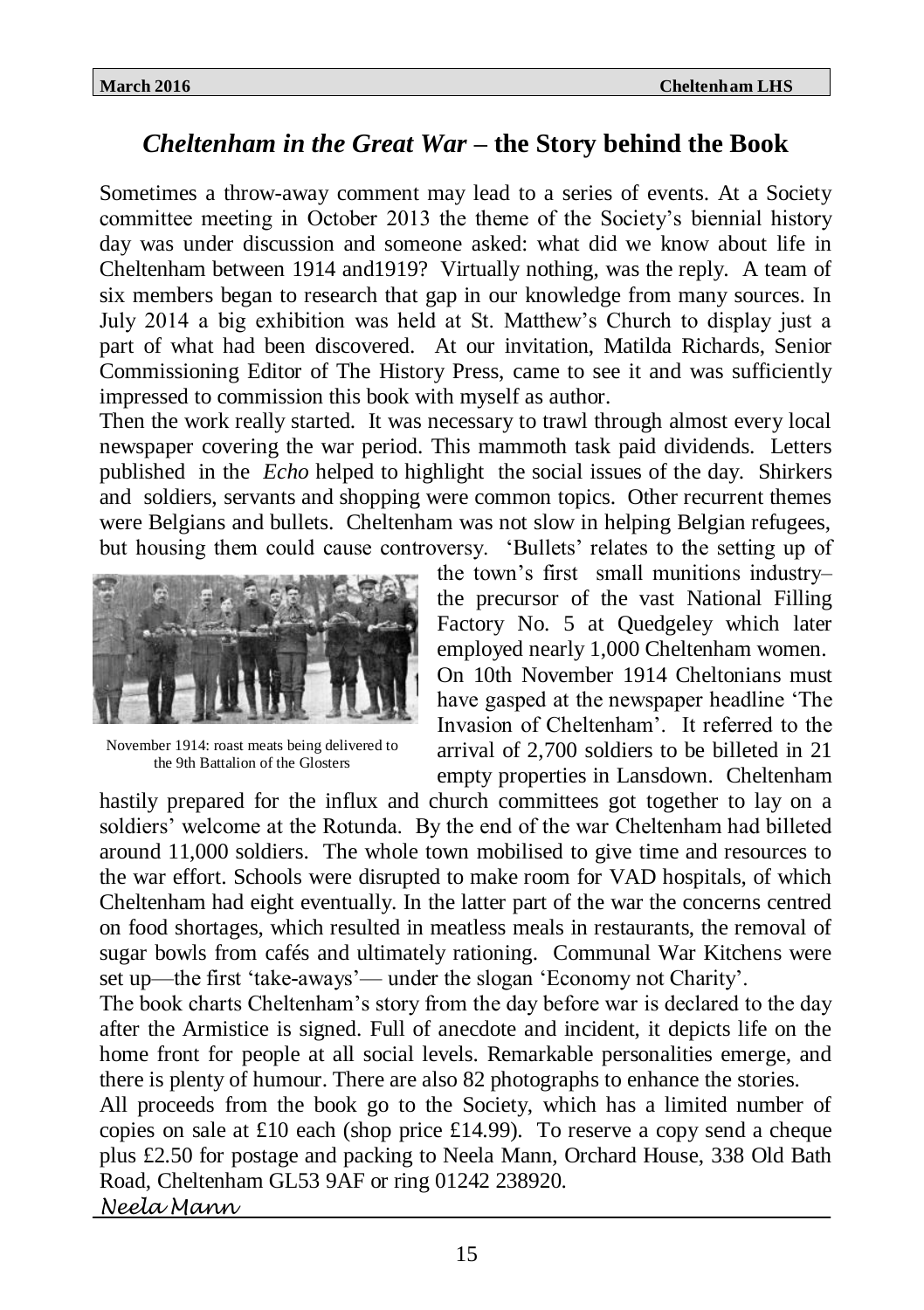FEATURE

# **1716-2016 – TIME FOR A TERCENTENARY**!

*'Visited with benefit by the greatest persons of the age'* – this description of the original spa and its waters appears on the famous memorial to Captain Henry Skillicorne, in the nave of St Mary's Minster. Said to be the longest inscription in the country, it runs to 53 lines and 595 words. It's fitting to recall the good captain this year, because before too long his portrait will be on public show at The Wilson, having been presented by The Friends of The Wilson, who secured it at auction. And while Skillicorne did not actually discover the waters, it was his vision in laying out the walks and rides linking the spa to the town, and vice



Henry Skillicorne

versa, that established their wider reputation and made Cheltenham into a fashionable resort.

As all the books tell us, the special qualities of a spring on Bays Hill were first recognised in 1716. The land was then in the hands of the Mason family, prominent among the town's Quaker community. The Masons, or their lessees, took steps to rail off the spring, and a charge was being made for the water, but by 1730 it was still very much 'out in the fields', and hardly a destination.

Skillicorne, a Manx sea-captain who spent 40 years trading out of Bristol, enters the picture in 1732, when he married Elizabeth Mason, who by then was co-heir to the family lands in Cheltenham. He was about 54, she 20 or 21. The marriage took place on the outskirts of Bristol, the city where he had met her. Elizabeth's brother had been a merchant there, and her sister had married the brother of Skillicorne's late first wife (are you still with me?). As the memorial tells us, sadly his first wife had died in childbirth, and equally sadly, the first two children of Henry's second marriage, born in Bristol, also died young. This particular story of infant mortality has only recently emerged, as more records become accessible, and I argue that it rather alters our view of Skillicorne, who might otherwise come across as a worldly-wise entrepreneur, exploiting an opportunity to use his wife's estate to turn the emerging spa into a nice little retirement fund.

After 40 successful years at sea, he didn't lack a fortune – but what he did lack was a family. I suggest that he and Elizabeth moved to Cheltenham not only to look after their estate, but also to get away from the unhealthy city surroundings of Bristol. Of their first three children, all born in Bristol, only one son (William) survived, as did daughter Elizabeth, born in Cheltenham in 1740. I was puzzled by an entry in the St Mary's register showing the burial of a Henry, son of Henry Skillicorne in 1738, where no suitable baptism appears. The slightly macabre truth is that this little lad was buried twice: he had been born in Bristol in 1735, and buried there in April 1738. 1738 was the year the Skillicornes moved to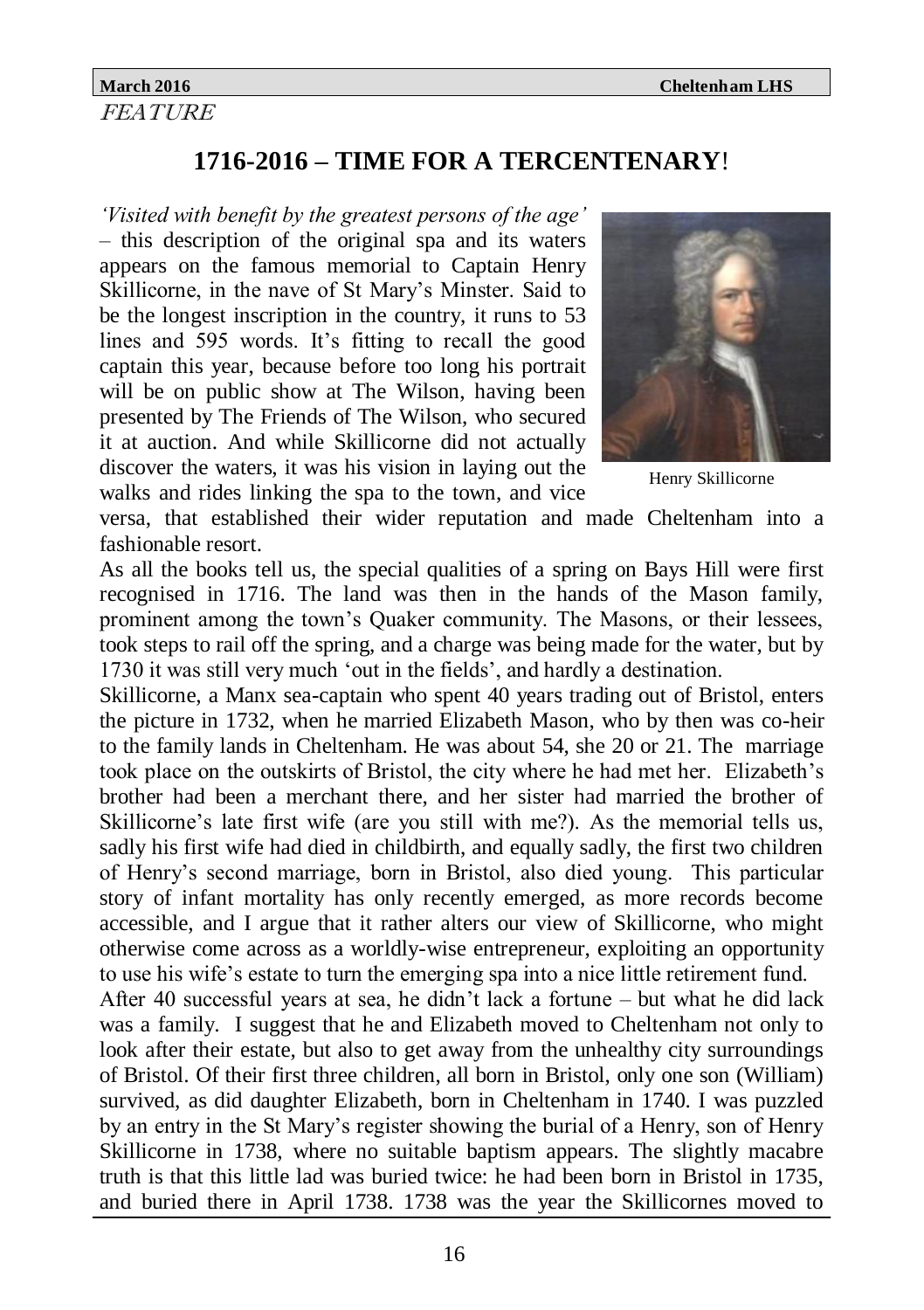Cheltenham. It seems clear that the loss of Henry was a deciding factor, and the detailed inscription on the boy's Cheltenham grave marker (now covered up, but luckily transcribed by a Victorian antiquary) speaks to me of a cherished infant, who simply could not be left behind when the parents started a new life:

*Here lieth the body of Henry, the son of Henry & Elizabeth Skillicorne, who departed this life the 17th of April 1738 and was buried here the 9 th of August 1738 being two years, nine months and 3 days old.*

Skillicorne himself was to be buried in the same spot, just inside the west door of St Mary's, in 1763.

This background adds new depth to another line on his memorial, which otherwise might seem rather conventional: 'he was a kind Husband and tender Father'. There's no evidence that Skillicorne profited significantly from the spa itself, though as a landowner he would have shared in the general rise in prosperity as visitor numbers increased. The historical accounts of the 1730s to 1750s show instead someone who had a public vision, and persistence, and persuaded others to co-operate with him in successfully setting the market town on the path which led to the great Royal Visit of 1788. If you haven't looked recently at the memorial, I do recommend a visit to St Mary's.

But back to 1716: though I've often been heard to say there's more to Cheltenham than the Regency Spa, surely the  $300<sup>th</sup>$  anniversary of the discovery of the waters (by pigeons or an ailing horse, take your pick) can't be allowed to pass without an event or two? At the time of writing, I hear that in fact various plans are afoot, so let us look forward to some suitable toasting of the occasion – preferably not in spa water!

*James Hodsdon*

NEW PUBLICATION

### **SECRET OXFORD**

By Andrew Sargent

Oxford is identified with its university, and the university has certainly played a huge role in shaping the town. But the history of Oxford is much more than just a footnote to its colleges. The town was already old when the first scholars gathered there, and it has seen many major nonacademic milestones, such as the founding of the hugely



influential Morris works at Cowley by Lord Nuffield. Secret Oxford explores town and gown, the little-known facts as well as the familiar ones, and directs the reader to key locations and visible remains. Each well-illustrated chapter ends with a list of related things that must be seen. There are also a number of selfguided walks to help the reader experience the diverse flavours of the city.

Published January 2016 in paperback by Amberley Publishing, price £13.49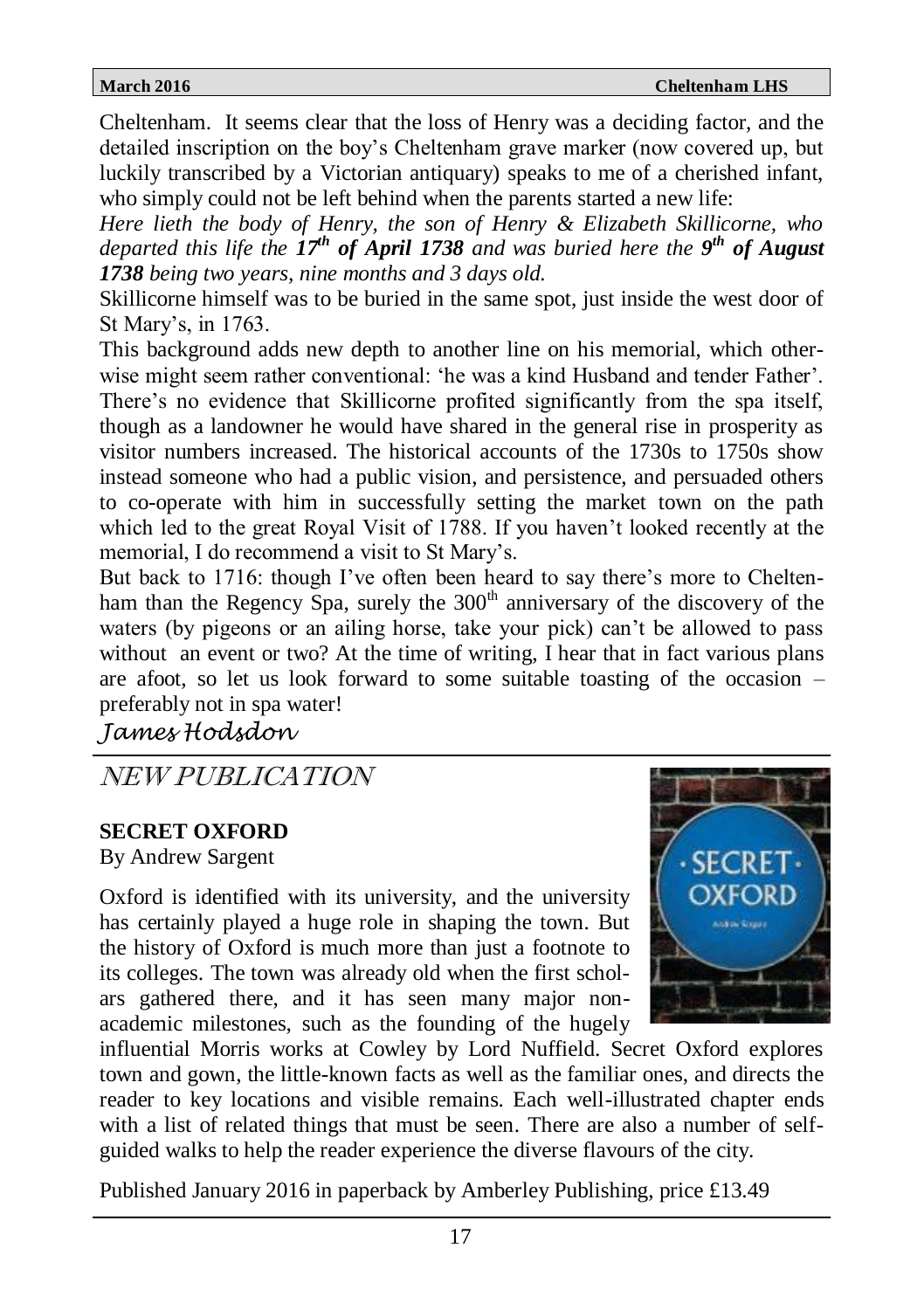### **March 2016 Cheltenham LHS** FEATURE

# **MINSTERWORTH'S SENIOR CITIZEN?**

About two years ago, I challenged my readers to offer thoughts on the oldest manmade object in my local parish of Minsterworth. This time I am thinking about the oldest living thing in the parish. In my opinion, a leading candidate has to be one of the three impressive yew trees in the churchyard. Typically, the yew tree puts on vigorous growth in the early part of life; it then grows very slowly, at times stops growing altogether, and can then re-awaken and grow still more, often lasting for 1,000 years or more. Also, an old yew dies inside, develops a rotten hollow centre and then puts out secondary shoots from the base which merge with the tree and it keeps on growing. For these reasons, the yew tree has been called the 'Tree of Life', and since ancient times has acquired sacred significance in many different cultures.

I'm no expert when it comes to ageing trees but I know that the only precise and

scientific way is to measure the growth rings inside the tree's trunk. In the case of ancient yews, though, an alternative method is usually employed to estimate age. That method is by measuring the girth of the trunk at about chest height from the ground. I say 'estimate', because I discovered that there are numerous formulae for ageing a yew and they produce varying results. One formula is to divide the girth by 1.25; another is to square the girth and then divide by 300cm. One source I found on the Internet provides a



The oldest yew trees in St Peter's churchyard. The one in the centre is the larger of the two

graph which confidently equates size of girth to estimated age (e.g. 5m girth  $= 800$ ) years,  $6m = 1150$  years).

The two oldest yews at Minsterworth's church are at the eastern end of the churchyard. The girth of one is a bit over 6 metres and of the other 5½ metres; the wider one has a large hollowed-out centre. According to which formula you use, the estimated age of these trees could range between 480 and 1,200 years but at least three of the formulae seem to agree on around 800 years.

The place name Minsterworth first appeared in a record of the boundary of Hereford diocese in the year 1030 AD, showing that the place was known ecclesiastically at least by that time. By the early 1200s a chapel-of-ease of Westbury parish was here and, in 1309, a parish church in its own right was established in the village. Based on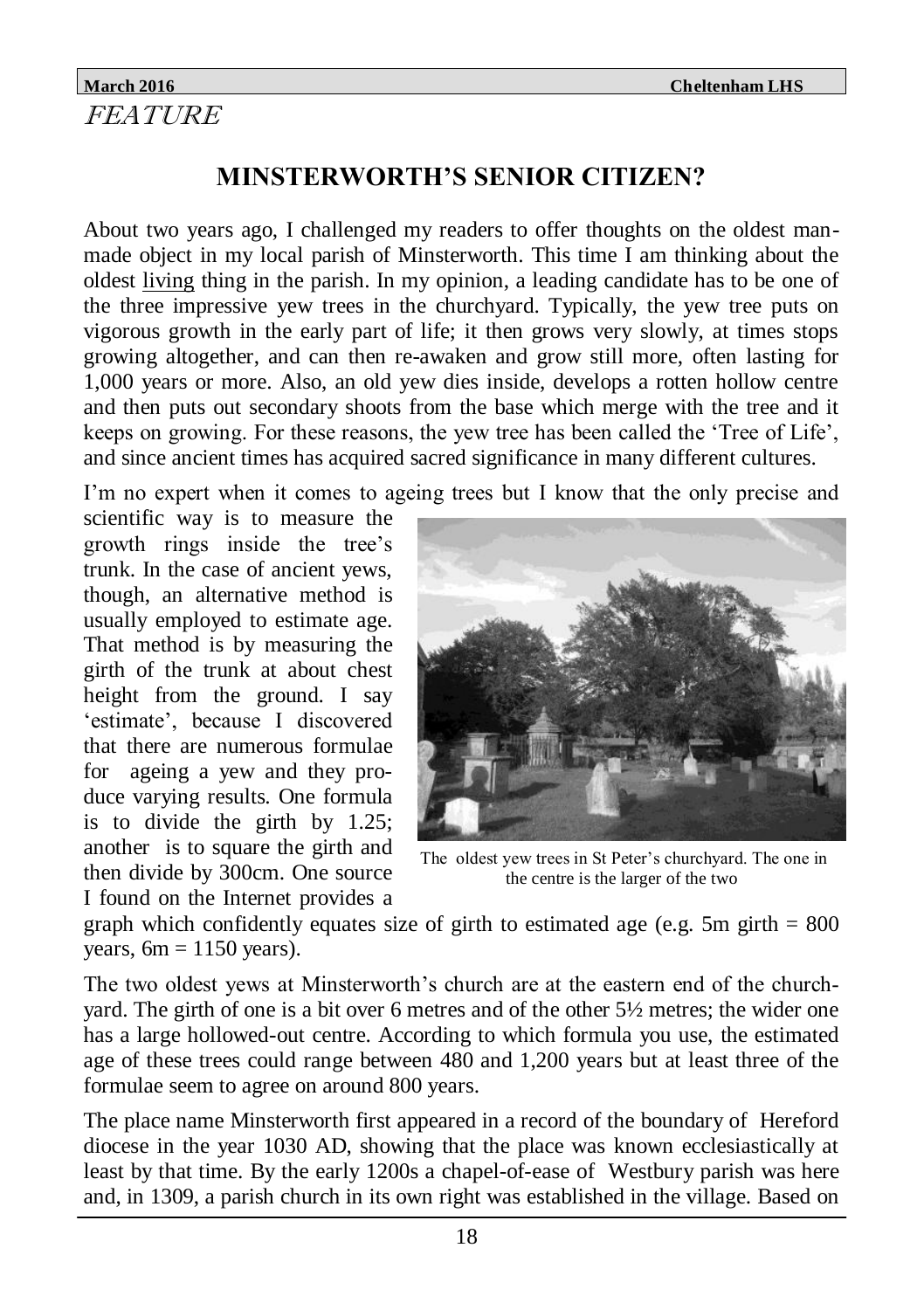age estimates, the larger yew tree could conceivably have been planted around the time of the earliest chapel in Minsterworth. If however we accept the estimate of around 800 years, it is distinctly possible that one or both trees were in place when the parish church itself was first established in the early 1300s.

*Terry Moore-Scott*



**Cotswold Archaeology Mick Aston Lecture**

 *Wednesday March 16th at 7.30 pm Bingham Hall, King Street, Cirencester*

**Dr Richard Buckley (University of Leicester)**

### **'THE KING UNDER THE CAR PARK': GREYFRIARS, LEICESTER AND THE SEARCH FOR RICHARD III**

Free entry, no need to book For further information contact Cotswold Archaeology on 01285 771022

**The Deerhurst Lecture 2016**



**'The Road to Deerhurst: 1016 in English and Norse Sources'** Dr Matthew Townend

*Saturday 24th September 2016 at 7.30 pm in St Mary's Church, Deerhurst*

The Lecture will commemorate the millennium of the peace treaty made at Deerhurst between King Edmund Ironside and King Cnut in 1016. Admission on the door from 7 pm. Tickets (to include a glass of wine and cheese) £5.00 Students £3.00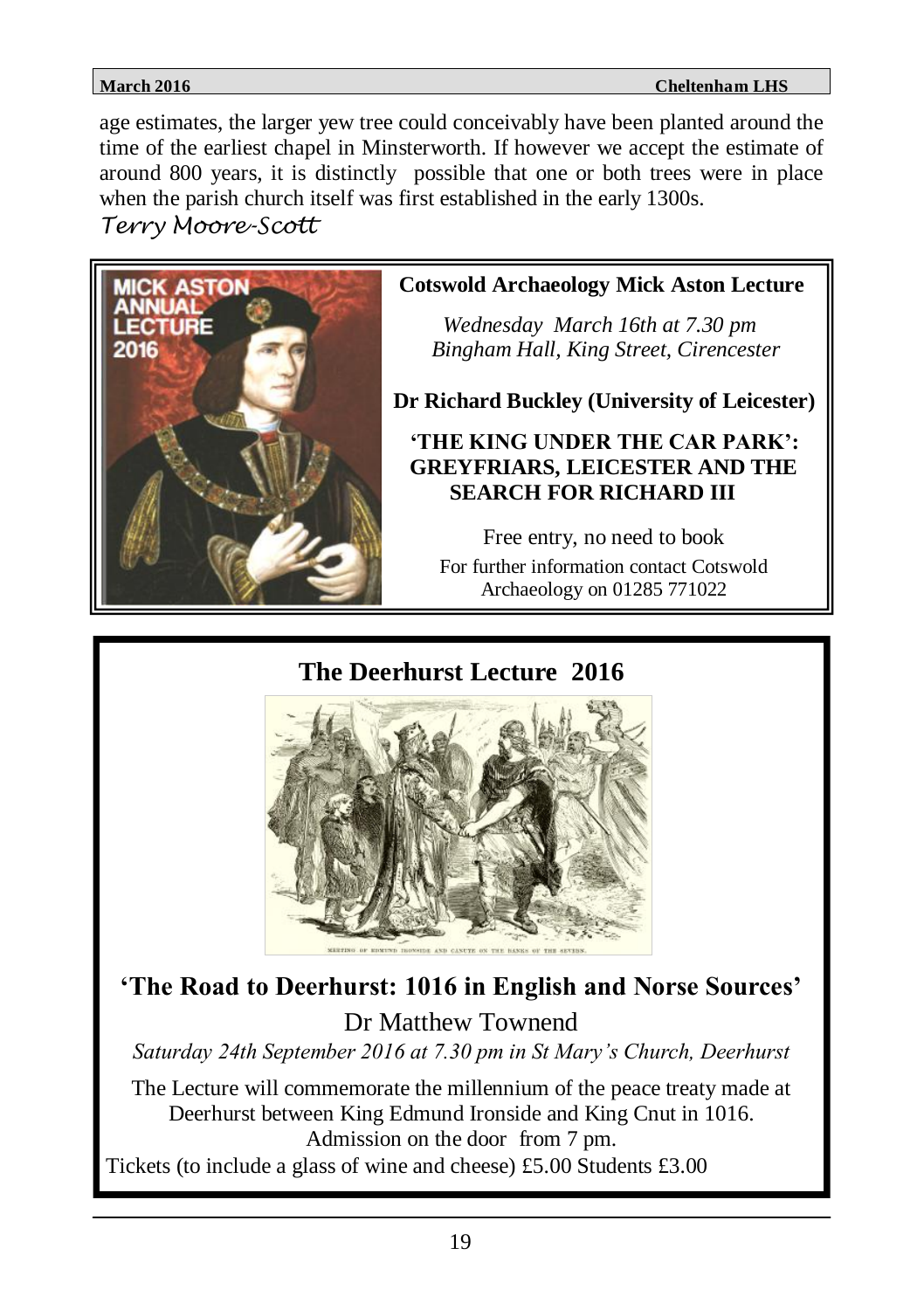### DONATED BOOKS, MANY IN 'AS NEW' CONDITION

The New Club—Neil Parrack (new copies) £8.50 A Grand City: Bristol in 18th and 19th Centuries –Ed M J Crossley Evans, now £6 (2 copies) History of Cirencester—Beecham , now £23 Miniatures— Dudley Heath (1905) £20 Mee—The King's England series, and Pevsner County series: Various counties and prices, please contact me for details.

BGAS RECORD SERIES (see November 2014 Newsletter for titles). Various prices between £5 and £20 and 'bundles' as below.

Bigland's Gloucestershire Collections, Vols 2,3,5,8; 4 volumes for £30. Gloucester Apprenticeship Records, Vol 14, £10, Vol 25, £25, or both for £30 Gloucestershire Feet of Fines, Vol 16, £5, Vol 20, £5, Vol 27, £30 or all for £35 Berkeley Muniments, Vol 17, £5, Vol 18, £20, or both for £22

OTHER TITLES

Back again Mr Begbie—Revd Begbie, OBE (ex Cheltenham College Day Boy) - £20 (new condition)

Don't forget to check out the Society's book table on lecture evenings, where many other books are on sale. You can always make me a reasonable offer on book table books. Thank you to everyone who has brought books to me that they no longer need, and to Elaine North for kindly pricing them up for me so that we can obtain their realistic value in today's market. It is surprising how much we can raise for CLHS in this way. If you are interested in any of the above books, or wish to donate books to CLHS, please contact me either on 01242 232740 (ex directory) or at [heatherbell71@hotmail.com](mailto:heatherbell71@hotmail.com) . Many thanks.

Look out for some interesting new titles coming shortly, due to some generous donations.

*Heather Atkinson*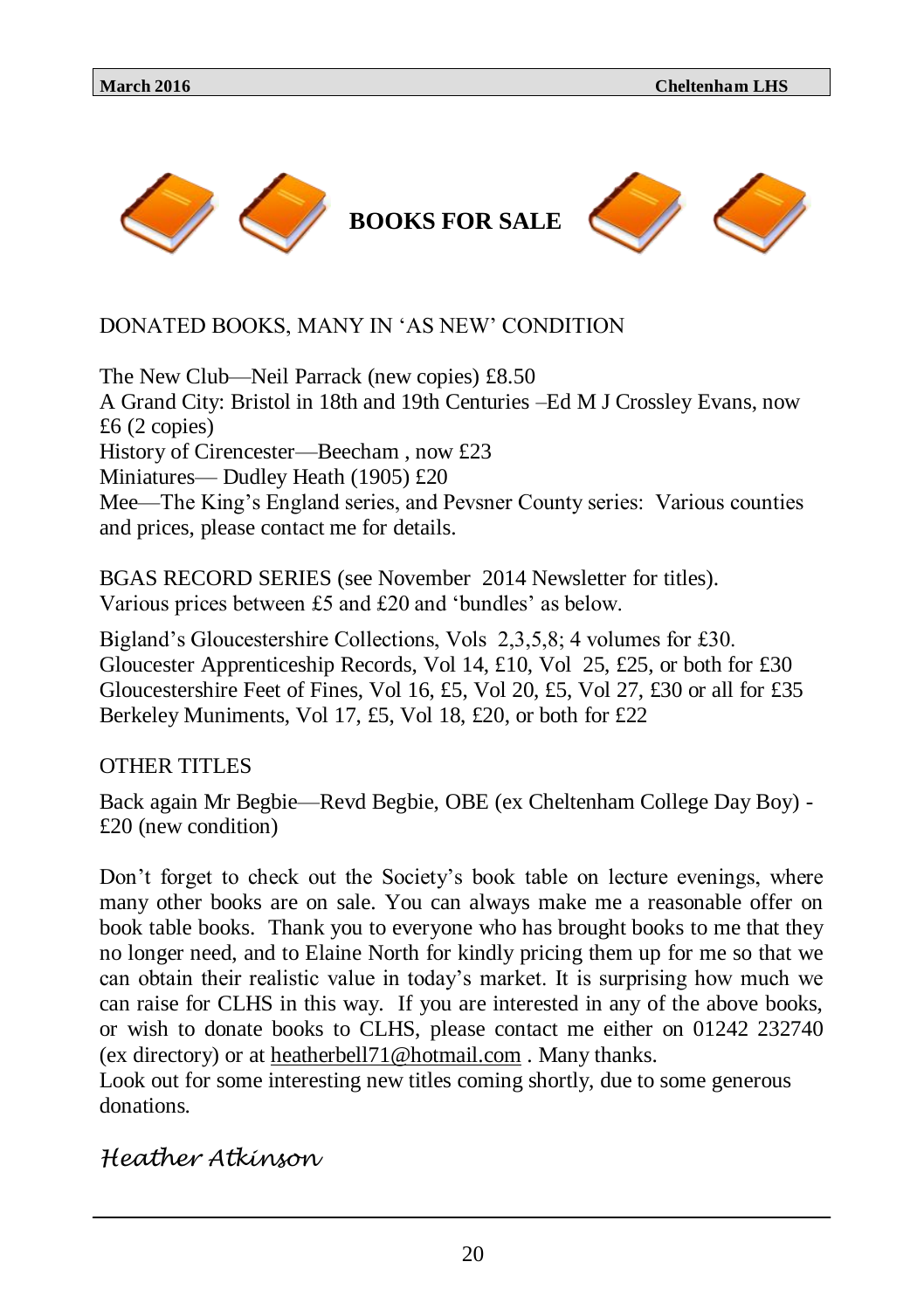# **JANE COOK An Extraordinary Cheltenham Lady**

*(The author wishes to acknowledge that much of his narrative*, *of which this is the 4th and final instalment, is based on an article written in 2001 by Alan Munden.)*

During her lifetime Jane gave away much of her fortune, and on her death a further £20,000 (about one and a half million pounds in today's money) to Christian missionary enterprises. Her will gives an indication of the efforts which she supported in addition to the conversion of Jews. Her bequests emphasised the importance of the bible. She left £2,000 to the Trinitarian Bible Society. The Church Anglican Missionary Society received £5,000 which was spent on the erection of the Missionaries' Children's Home in Highbury Grove, Islington in London. This institution opened in 1853 and provided a home for the children of serving missionaries working in unhealthy tropical countries. The British and Foreign Bible Society received £5,000. The Edinburgh Bible Society for the distribution of Gaelic bibles and testaments in the highlands and islands of Scotland got £1,000. The Irish Society of London, for the distribution of bibles, testaments and common prayer books in the Irish language and character amongst the Irish speaking population of Ireland, received  $\pounds1,000$ . Allowing for inflation these are very big sums if we recall that in the mid-1800s the cost of building an elegant church in Cheltenham was under £5,000.

Jane was deeply concerned with the provision of evangelical Protestant education in England and abroad. She was an enthusiastic education supporter in parts of the Mediterranean region and in her will she made an award of  $\pounds1,000$  to the Malta Protestant College. It had been intended that this College would become a 'centre and rallying point for Evangelical work of all kinds in the Mediterranean'. The aim of the institution was to 'spread the light of revealed religion, with the blessings of moral and intellectual civilization' amongst the 100 million inhabitants of the Middle East. The College occupied a 20-acre site at St Julian's Bay near Valetta. It was planned to have 220 adults training as missionaries, scripture readers and schoolmasters together with a school for 120 pupils. The College opened in 1846, but in 1857 it was reported that since then only 198 students had been recruited. The numbers never reached more than 80 and eventually fell to a mere 14. The College was forced to close in 1865, and the chairman of the committee reported 'the Malta College must, on the whole, be regarded as a complete failure … and we must close it in debt'.

Meanwhile, at home in Cheltenham, 1847 saw the opening of a 'scriptural, evangelical and protestant' college with the financial support of Jane Cook and the driving force of Francis Close behind it. Over the next century and a half this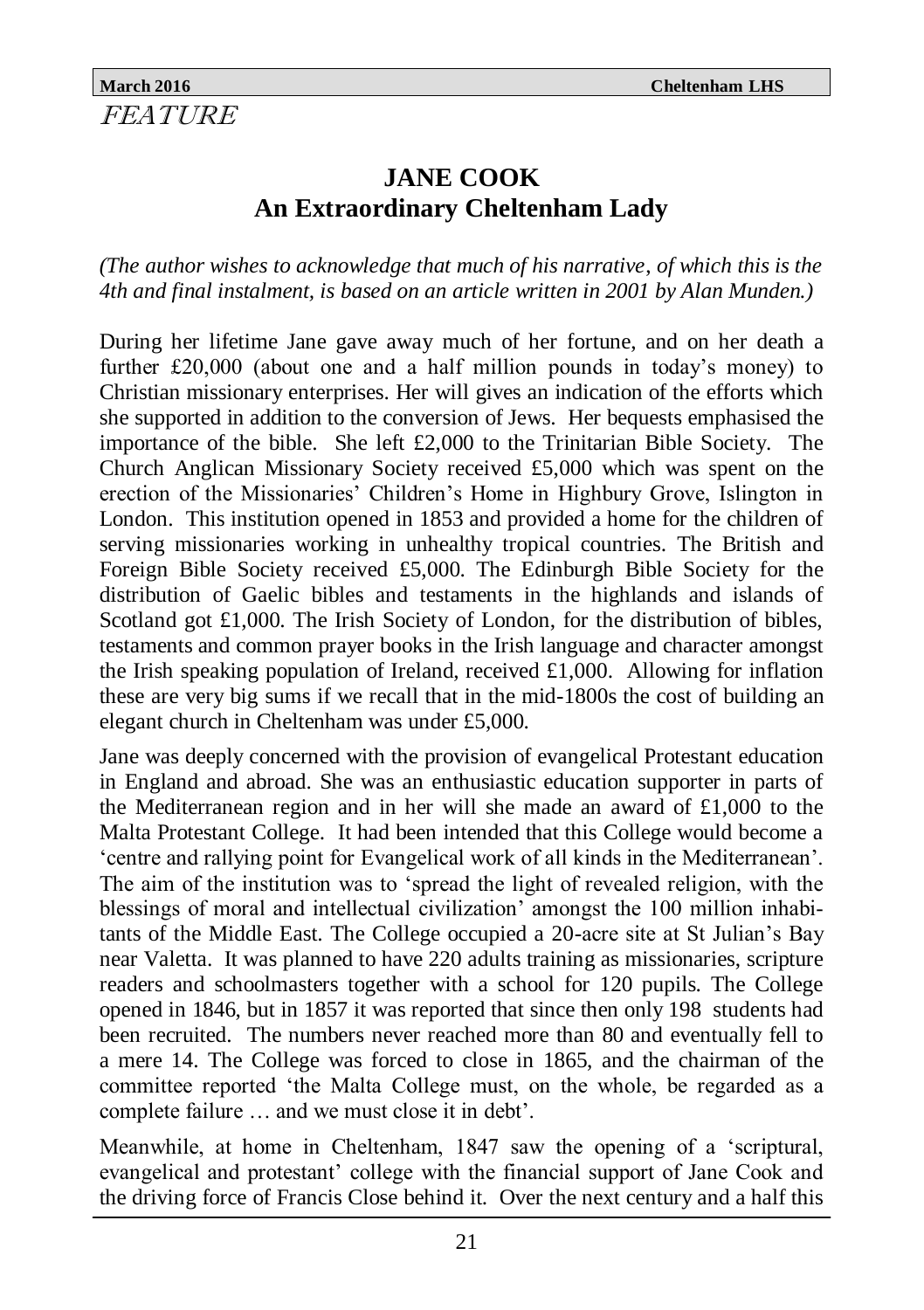

Francis Close Hall was built as a teacher training college on land donated by Jane Cook in 1848.

teacher training college grew and absorbed other institutions to become the present-day University of Gloucestershire. Despite its foundation there remains little today of the religious origins of the institution. In 1848 Jane gave six acres of land valued at £2,600 in Swindon Road for the erection of the Church of England Teacher Training Schools. She gave a further £500 after building work had started. At this time there was no state-supported education and most school teachers were educated at Oxford and Cambridge, so the establishment of teacher training colleges for less well-off pupils who would work in ordinary schools was very important in the development of English school education. Jane's gift is recorded in a small marble plaque in the lobby of Francis Close Hall which reads: 'Early in 1848 Miss Jane Cook a spinster of Cheltenham gave the association six acres of land valued at £2500 and £500 towards the building.'

In the same year of 1848 Jane provided a site in St Margaret's Road opposite the Brewery, for the erection of a Boys' Orphan Asylum. The foundation stone was laid in 1865 by Edward Walker, the Rector of Cheltenham. It cost £1,630 and a further £32 for fitting out. It remained in use as an orphanage until 1956 when it became a retirement home known as Dowty House.

Jane's will was witnessed by her solicitors John Bubb and Benjamin Bubb and is dated  $5<sup>th</sup>$  June 1850. Her heir at law in whom the real estates were devolved was the Reverend Richard Bonner Maurice Bonner, a highly-respected clergyman who lived near Oswestry. For four years after her death her next of kin were involved in a lengthy and unseemly legal process to obtain some of her fortune. The family felt it was wrong that so much of her wealth had been given away to Christian causes. Lengthy proceedings 'Edwards v Hall', took place in the Court of Chancery, but in December 1855 the case was dismissed. The delay meant that the beneficiaries of her will had to wait a long while before receiving their dues. The particular matter raised by the family was that Jane had left an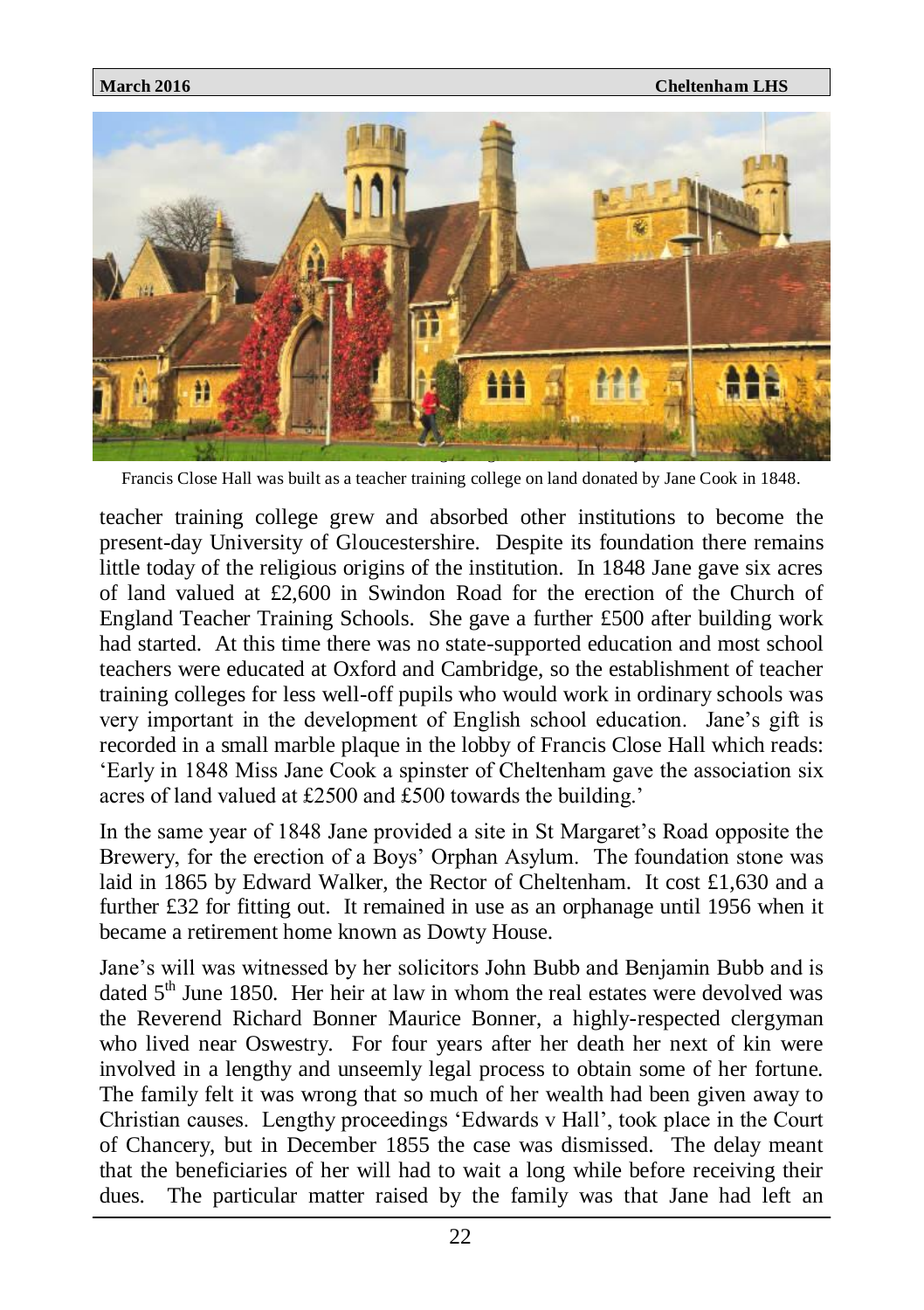unspecified amount of money for the endowment of churches or chapels in areas where the gospel might be preached to poor people. She specified that these churches should be under the patronage of Charles Simeon's or similar evangelical trusts. Since Simeon's trustees were the patrons of Cheltenham parish church, and Francis Close, the incumbent, was responsible for other churches in the town, the three poorest churches became the recipients of her bequest. The executors gave £2,000 each to St Paul's, St Peter's and St Luke's. The investments provided a modest income towards the stipend of the incumbents.

In addition to her gifts to missionary endeavours and the Walker family, Jane made a number of other bequests to individuals in her will. Legacies were made to three men involved in the ministry to the Jews. Firstly to Samuel Gobat, the first principal of Malta College and later Bishop of Jerusalem, secondly to John Nicolayson the first minister of Christ Church, Jerusalem and thirdly to John Christian Reichardt who since 1831 had been the superintendant of the Bethnal Green Operative Jewish Converts Institution. Each man received £200 for his personal use as tokens of her esteem and regard. A crossed-out and witnessed statement in her will gave 'to Miss Catherine Isles Axford now residing with me the sum of six hundred pounds'. I wonder who she was and why she was removed from Jane's will?

The will also stated that each of her executors should receive £300 'as some recompense for the trouble they will have in the execution of the trusts of this my will'. These executors were John Hall, rector of Saint Werburgh's in Bristol, John Browne, minister of Holy Trinity Church, Cheltenham and Edward Frampton, a manager of the County of Gloucester Bank in Cheltenham. She specifically willed and directed 'that all the said transfers shall be made and legacies paid within three calendar months from the time of my decease and as to the legacies of sterling money free of legacy duty.' This clearly did not happen due to the contesting of her will.

Jane's will requested that the residue of her personal estate should be used for the 'endowment of District Churches or Chapels in populous Parishes in order that the poor may have the gospel preached to them in this country'. The establishment of free churches such as St Saviour's in Tetbury in 1848, where poorer parishioners did not have to pay for their pews, was a concept favoured by both Jane and Francis Close.

Jane Cook is a little known and enigmatic character in the history of Cheltenham. Withdrawn, yet shrewd and determined, despite her generosity she was always financially cautious. She kept firmly to the shadows during her life yet wished to be remembered after her death. Her strong religious and social beliefs, particularly in helping the poor and converting Jews to Christianity, shaped her remarkable charitable efforts.

*Mike Bell*